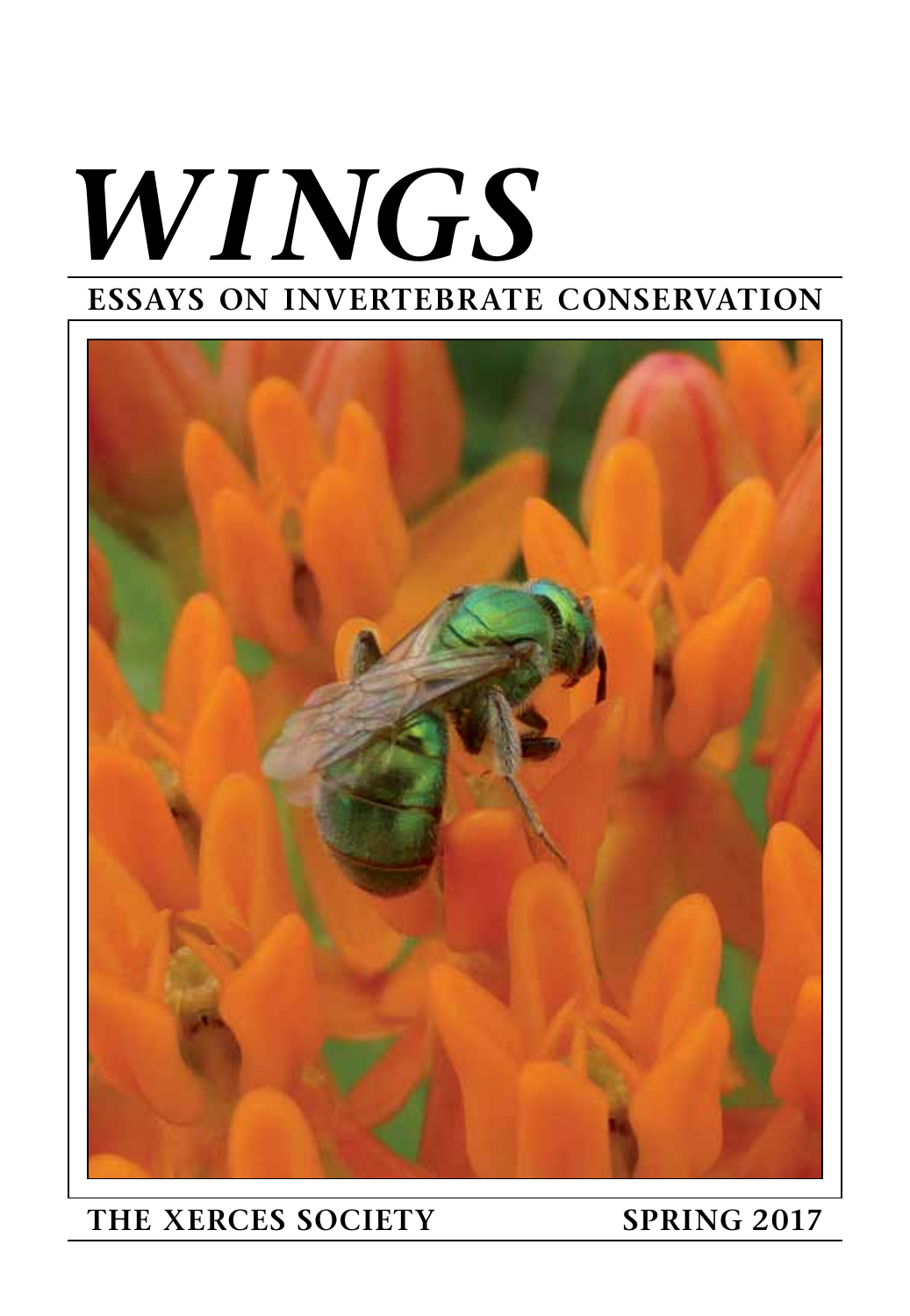## **CONTENTS**

What happens on farmland affects the health of wildlife, and changing how agricultural lands are managed can have a broad and profound influence on populations of bees, butterflies, and a host of other animals.

#### **Conservation Built on a Scientific Foundation** *Scott Hoffman Black*

*Page 3.*

#### **Small Farms, Big Impact: Pollinator Habitat in the Midwest** *Sarah Foltz Jordan*

Famers have been some of Xerces best conservation partners. Their dedication and hard work results in new habitat and real change across the landscape. *Page 5.*

#### **Re-Flowering the Valley**

#### *Scott Hoffman Black*

Human activity has dramatically altered California's Central Valley over the course of the last 150 years. Here's a vision for bringing wildlife back to the Valley. *Page 10.*

### **Post-Brexit Britain Grapples with the**

#### **EU Moratorium on Neonicotinoids**

#### *Dave Goulson*

Three and a half years ago, the European Union banned the use of neonicotinoids on some crops. There is pressure for Britain to drop the ban once it leaves the EU. *Page 16.*

#### **Conservation Spotlight**

Julie Serences has been a strong advocate for pollinators and habitat. *Page 22.*

#### **Invertebrate Notes**

A roundup of new books and recent research. *Page 23.*

#### **Staff Profile**

Meet Sarah Foltz Jordan, our pollinator conservation specialist for the Great Lakes region. *Page 25.*

#### **Xerces News**

Updates on Xerces Society projects and successes. *Page 26.*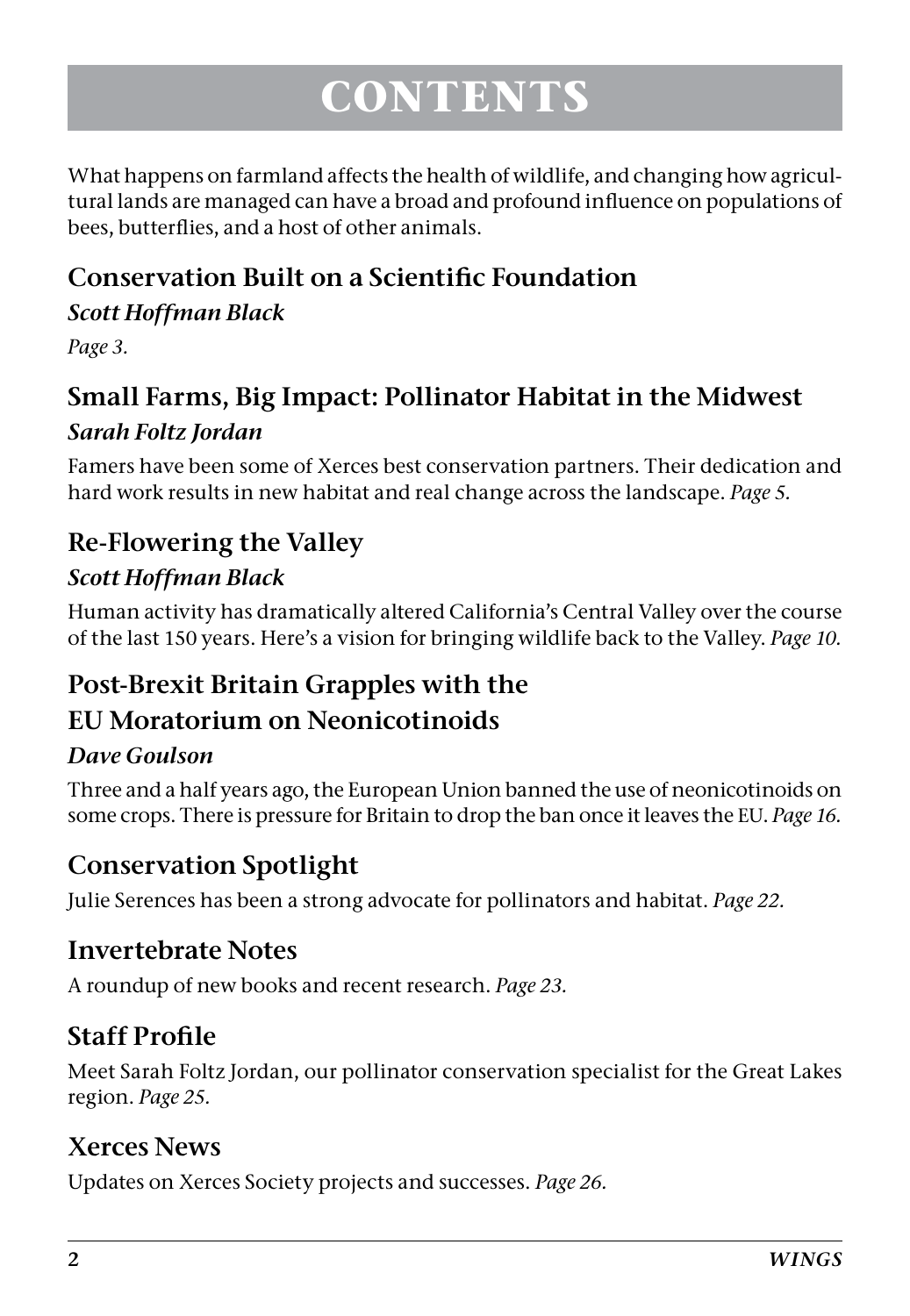### **Conservation Built on a Scientific Foundation**

#### *Scott Hoffman Black*

Science is the foundation of our work here at the Xerces Society. From unraveling the intimate relationship between bees and flowers, to understanding the lifecycle and habitat needs of rare stoneflies, to working out why monarchs migrate to overwintering sites and how they reach them—the work of scientists has helped to explain and illuminate the natural world. Science underpins everything we do, informing our projects and directing us toward successful solutions.

We undertake applied research to determine the extent of declines for bumble bees, freshwater mussels, butterflies, and many other invertebrates. We work with landowners and land management agencies to determine where at-risk species occur, so that we can target conservation dollars to protect their habitat. We monitor restoration sites to make sure that our efforts produce effective results. Beyond our own studies, we collaborate with researchers at universities around the world to advance the science of invertebrate protection. Whether it is working to protect bees from toxic pesticides, to improve habitat for the maximum benefit of pollinators, or to understand the influence of climate change on butterflies, we promote evidence-based policies and practices.

We harness the power of thousands of people throughout North America to gather valuable conservation data. Through Bumble Bee Watch, individuals from all walks of life help identify



**From the day it was founded in 1971, the Xerces Society has built its conservation efforts on a firm foundation of knowledge and scientific evidence. Here, staff and volunteers are gathering data on a population of freshwater mussels. Photograph by Dick Dewey.**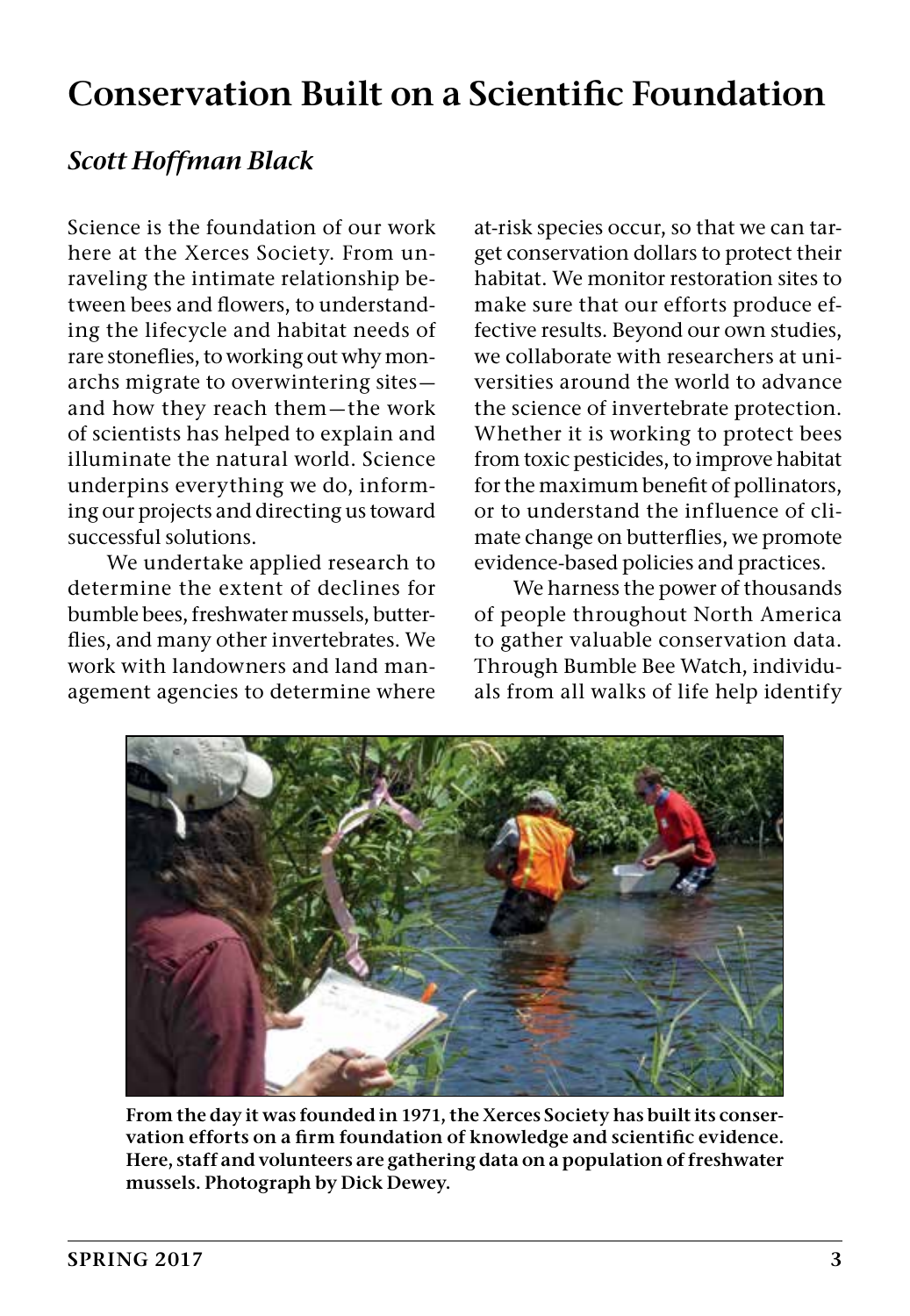the locations of rare bumble bees—the first step in protecting these bees and managing their habitat. Pond Watch participants help to unravel the mysteries of dragonfly migration, and volunteers who count monarchs at overwintering sites help us to prioritize restoration projects to protect these beautiful butterflies. Engaging the participation of others in this essential work is vital to our conservation success, in that it multiplies the amount of data available—and helps to build an ever-greater constituency for insect conservation.

Almost everyone wants to plant flowers on farms, along roadsides, in school gardens, and around their yards to help pollinators. This level of enthusiasm is fantastic, but to bring the greatest benefit to bees, people need access to accurate information on what to plant and how. By drawing on the work of our academic partners as well as on our own planting trials, we can provide the most practical advice for a range of situations. And we go beyond flowers to offer guidance on creating nesting sites for bees and protecting habitat from pesticides.

At Xerces we work on solutions. Taking a deliberative approach to our work and using the relevant science requires extra effort and may mean that ours is not the first organization to speak out on any given issue, but it leads to longterm success. In the conservation world, the Xerces Society has become the go-to source for reliable and accurate information on invertebrates, and our outreach and education creates effective results. We have protected dozens of at-risk species and tens of thousands of acres of the wildlands they need to survive. We have worked with agencies and farmers to restore hundreds of thousands of acres for pollinators. We have trained more than eighty thousand people through face-to-face workshops, short courses, farm tours, field days, and conferences. Our resources have reached hundreds of thousands more—empowering all to be part of the solution.

All this comes from science. Yet, if you listen to current rhetoric, you might think that science is a distraction from reality, or a ploy that is used to justify burdensome regulations. We live in a time when the value of science is often dismissed, research is sometimes questioned in order to plant seeds of doubt, or evidence is cherry-picked or distorted to fit desired outcomes. But the truth is that science aids us in many ways, and this seems to be a time when science needs our help. Speaking up for factbased investigation will support all fields of endeavor, not just conservation.

This issue of *Wings* is about conservation on farmlands, including creating areas of habitat on farms and understanding and reducing the impacts of insecticides, but at their core these essays are about the application of science. Whether we are working with a farmer in the upper Midwest to ensure that habitat becomes well-established and brings the greatest benefit to bees and other beneficial insects, or assessing how we can create networks of habitat across the vast Central Valley of California for the benefit of invertebrates, we draw upon years of research to guide us.

As we move forward, the work of the Xerces Society will remain founded in science, and we will continue to promote the importance of evidence-based conservation. We believe there is no better way to ensure that our work leads to enduring change.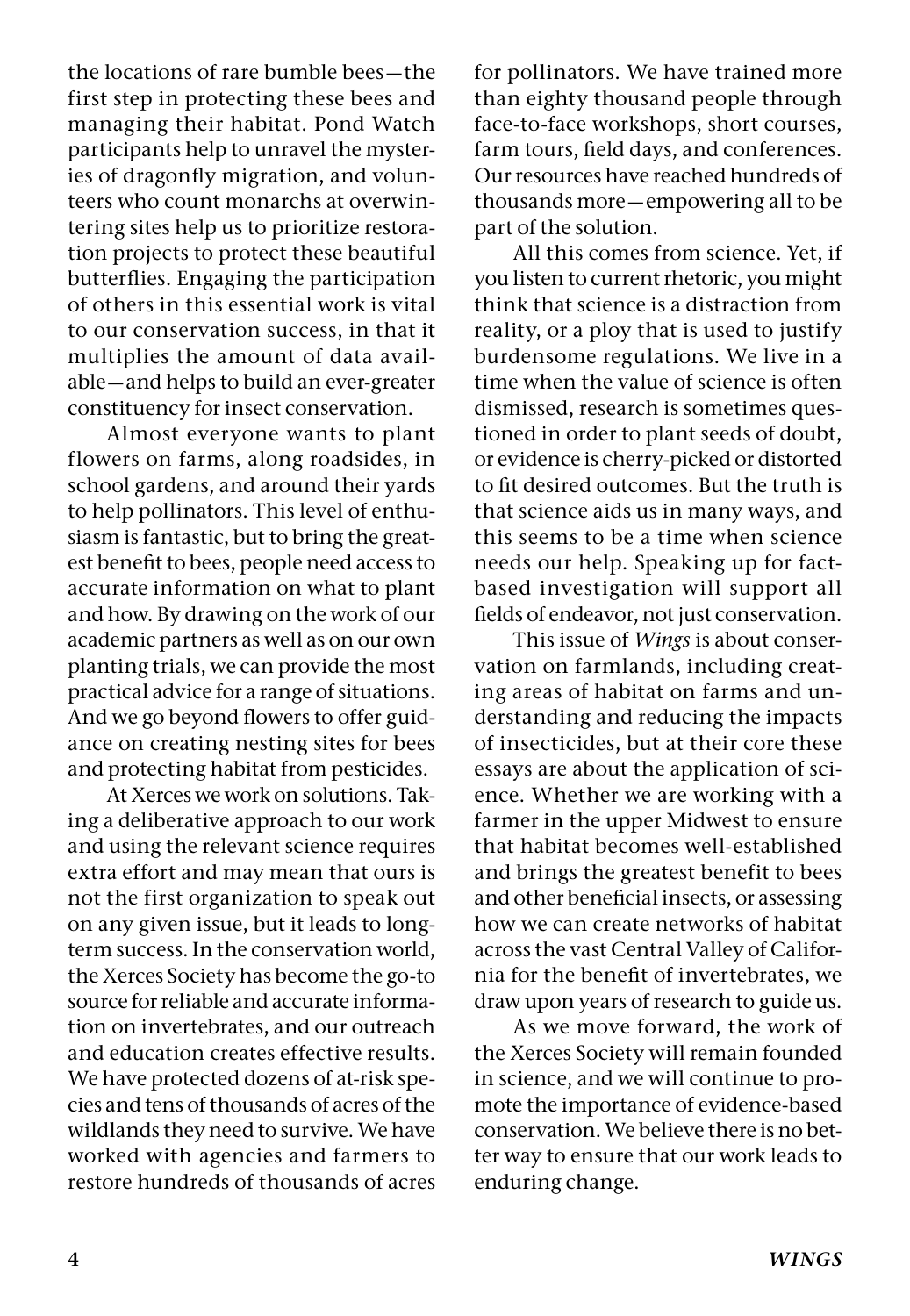### **Small Farms, Big Impact: Pollinator Habitat in the Midwest**

#### *Sarah Foltz Jordan*

"Prairie!" Just that one word in the subject line of an email from Erin, a Minnesota vegetable farmer with whom I am working, and I knew it was going to be a great message. The email itself was a series of photographs showing a glorious shock of yellow and white: the early summer blooms of a native wildflower meadow we had installed on Erin and Ben's farm the spring prior. This email made my day because it was purely celebratory, at a time when my inbox was flooded with inquiries from farmers

concerning weeds—how best to control them before seeding habitat, and how to deal with the big, bushy weeds so characteristic of areas of native planting in their first years of growth.

The year before, Erin's planting had been no different from these, a "problem child" for sure—covered in dense crab grass, which, when mowed to control seed set, responded by simply setting seeds lower to the ground. Thankfully, the crab grass itself is a winterkilled annual, and all that new grass



**Habitats such as this wildflower meadow are possible thanks to the dedication and hard work of farmers. Though it can take a few years to see this much bloom, these projects are bringing landscape-wide change. Photograph by the Xerces Society / Sarah Foltz Jordan.**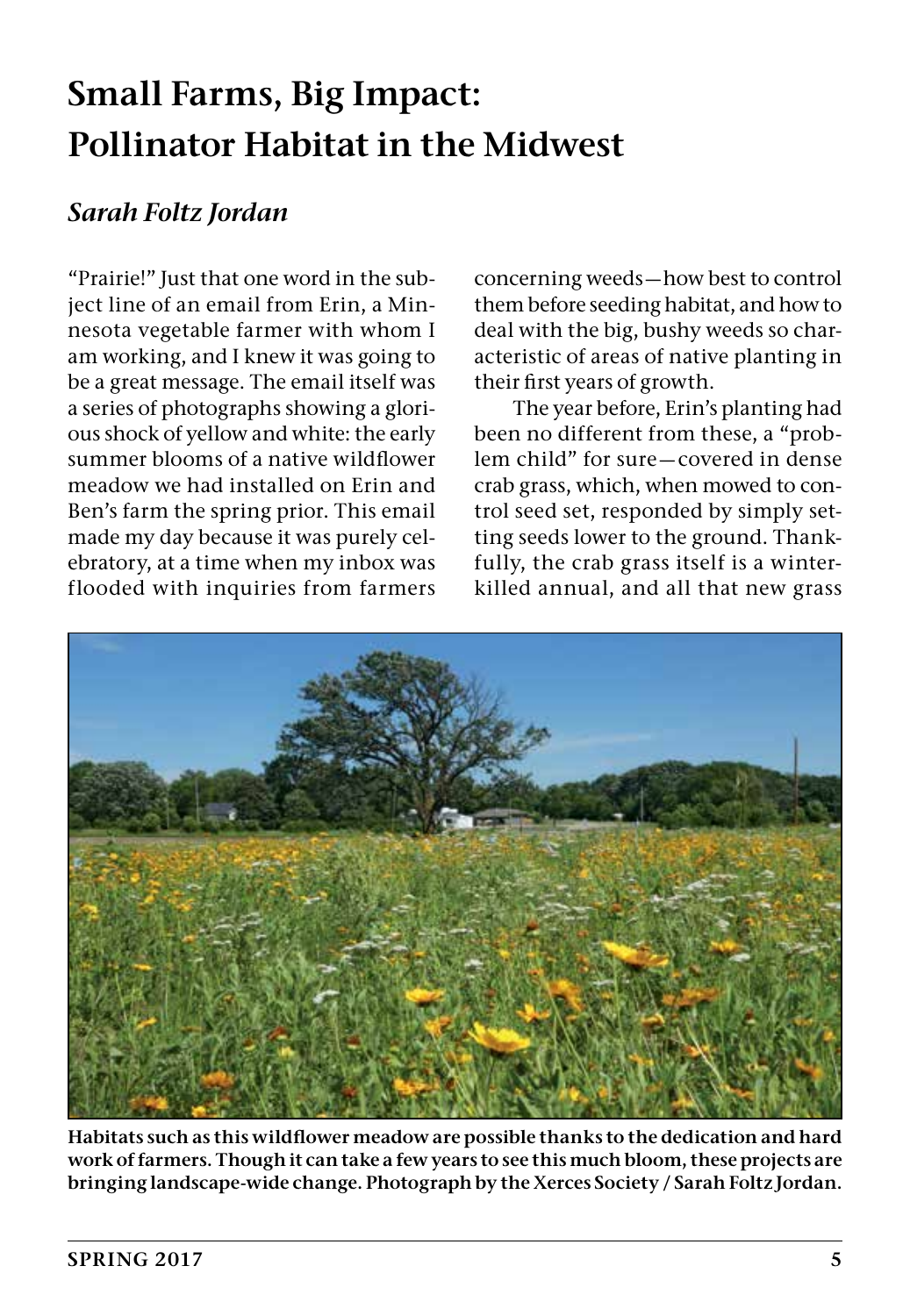seed made little difference to the young planting the next year; our highly technical three-step approach—"mow, wait, and see"—had succeeded!

My work for the Xerces Society centers around creating and enhancing habitat for pollinators and other insects on farms in the Great Lakes region. This involves collaborating with farmers to prioritize conservation actions that best address the resource concerns and available space on their farms. For farmers growing such pollinator-dependent crops as apples or squash, there is strong interest in boosting populations of wild bees to ensure abundant fruit set.

A U-pick blueberry farm that I work with, Little Hill Berry Farm, is an excellent example of a crop management system that is highly dependent on bees for pollination. Many large-scale blueberry producers utilize managed honey bees to ensure that pollination needs are

met. Native wild bees, however—such as mining, mason, and bumble bees—are well-known to be more effective than honey bees at pollinating blueberry flowers, and, when their habitat needs are met, can perform full pollination services. Unlike honey bees, which nest in boxes and may be carted onto the farm for a short period during bloom, native bees require a variety of nesting sites, as well as an ample supply of flowers for the duration of the growing season—before the blueberries bloom, and again long after the bloom is over.

In 2014, when I first visited Little Hill Berry Farm, we took some time to evaluate the existing habitat at the farm from the perspective of a pollinator. We found that although there were highquality nesting areas for bees, food resources were often scarce during the entire length of the growing season. A few deciduous trees provided forage in



**Xerces staff members work with farmers to develop successful organic techniques for the weed control and seedbed preparation necessary to establish wildflower habitat. Photograph by the Xerces Society / Sarah Foltz Jordan.**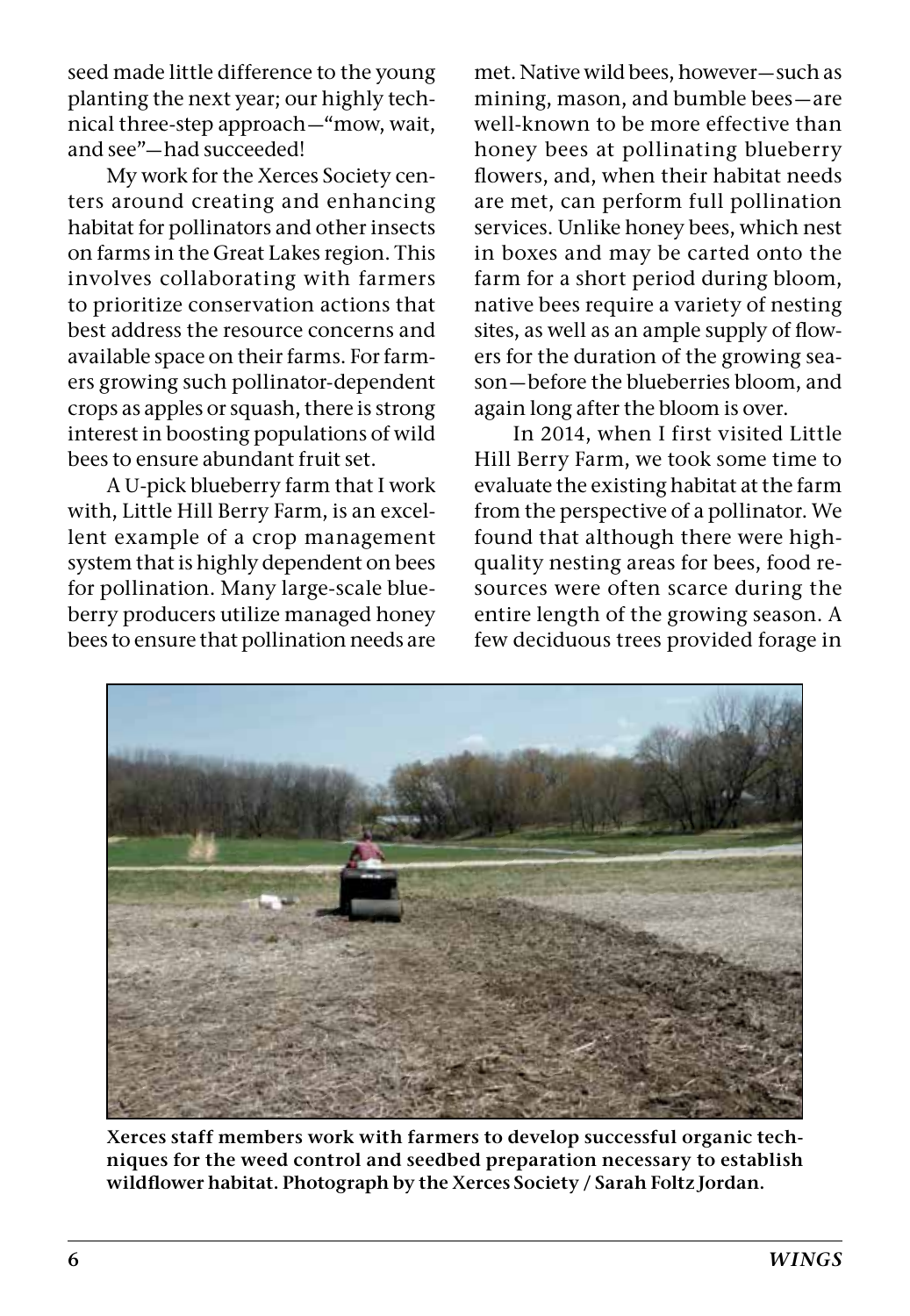

**The shrubs in this hedgerow support insects and provide a range of edible fruits. Those include currant and juneberry, though the white flower heads of elderberry are most obvious. Photograph by the Xerces Society / Sarah Foltz Jordan.**

early spring; the blueberry blossoms offered resources in late spring; and after that there was almost no food available other than a few stray goldenrod and milkweed plants in a weedy margin mostly dominated by invasive grasses. To address this deficiency, we planted five "insectary strips" running the length of the farm and evenly spaced across the fields, composed of more than fifty different kinds of native wildflowers and grasses. Now flowering, these strips provide a diverse, season-long food source for bees, while also giving the farm a more wild feel, adding beauty and interest to the U-pick experience. In addition, the habitat helps to hold soil, water, and snow in place, preventing erosion and resulting in more snow deposition on the blueberry plants for much-needed winter insulation.

Boosting populations of natural predators for pest control is another key objective of such plantings. This is

particularly relevant for organic farmers, since they are typically using insecticides in a very limited way if at all, and are thus strongly reliant on having enough "good bugs" around to fight the "bad bugs." Many wasps, hover flies, and other predator and parasitoid insects feed on floral resources during part of their lives, so by including the favored flowers of these creatures in our plantings, we can effectively increase natural pest control in adjacent crop fields—a research-supported strategy, and one for which several of the farmers I work with are already reporting positive effects.

For example, at Uproot Farm, a diversified vegetable operation where we have installed habitat, the owner recently noted that this year, for the first time since the farm's establishment in 2009, she has not had to spray her spring kale and broccoli. Of course, lots of factors impact pest and predator cycles, but it is hard to believe that the flowers inte-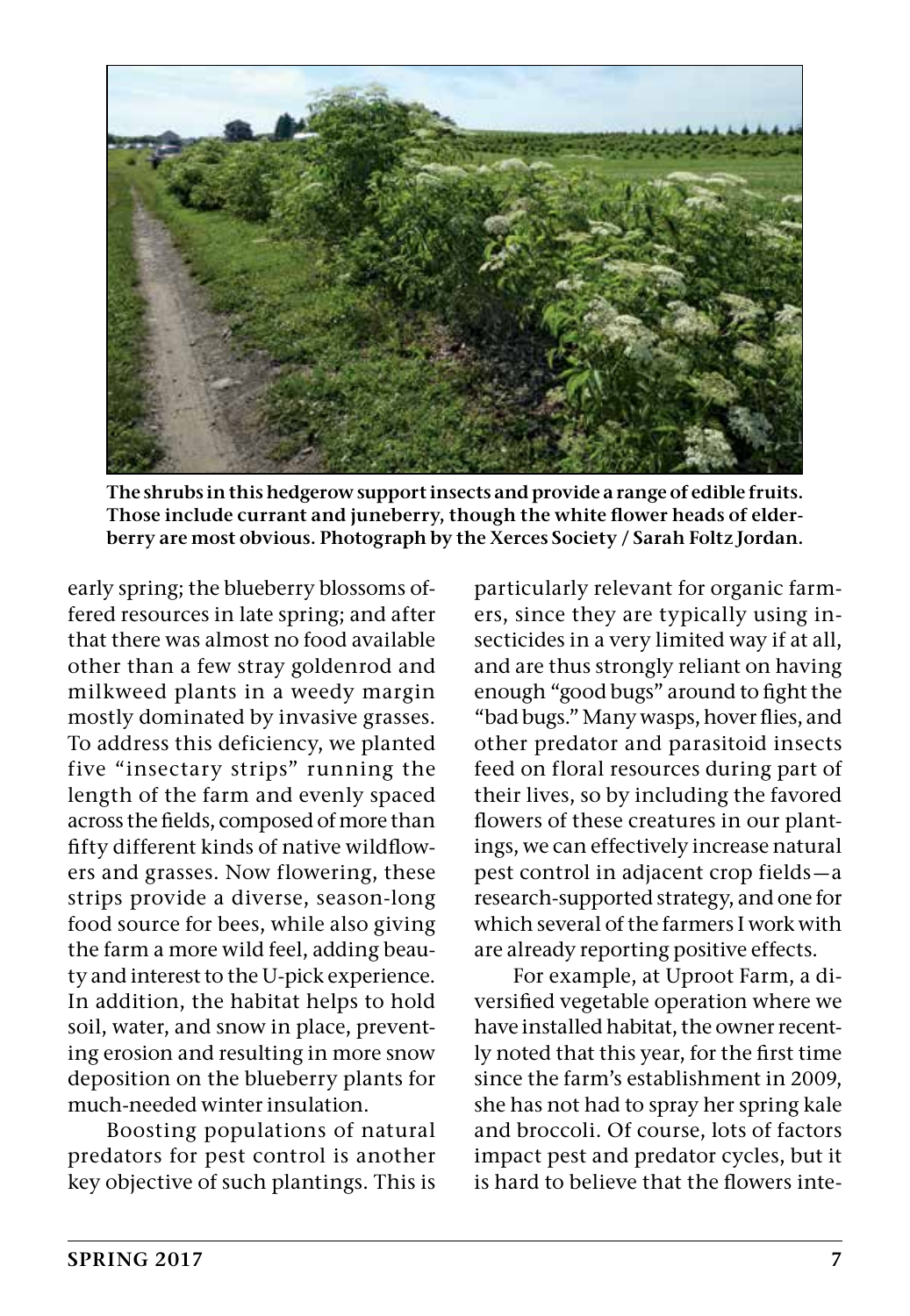

**For many farmers, their personal connection to the land both inspires them to improve it for the next generation and justifies all the hard work that doing so entails. Photograph by the Xerces Society / Sarah Foltz Jordan.**

grated directly into the brassica fields aren't helping, especially after seeing these flowers covered in wasps, lightning bugs, and lady beetles during my summer visits.

Happily, native habitat can also be designed to provide edible and saleable resources for farmers. It is amazing to me how many under-used nutritional and medicinal native plants are available to us, if we can keep that traditional knowledge alive and also prevent these highly valuable plants from fading out of our landscapes. At Prairie Drifter Farm, another diversified vegetable operation in central Minnesota, the farmers have dedicated an area to native hedgerows specifically designed to provide food for both humans and pollinators, including such plants as elderberry, wild plum, juneberry, and New Jersey tea.

Here and elsewhere, we have been

trying out a variety of methods of organic site-preparation for establishing wildflowers. Because conventional herbicides are often the go-to solution for preparing a site for planting, organic farmers may find themselves with limited options and minimal guidance. To address this, Xerces staff across the country have been conducting field trials testing the effectiveness of organic weed-removal techniques, including solarization, smother cropping, and even pig rooting.

Ensuring that habitat is as sheltered as possible from pesticide exposure is a key component of any pollinator habitat project, irrespective of the type of farm. We do this by placing habitat in the most protected areas, and by working with farmers to develop integrated pest management strategies for their crops in an attempt to minimize the overall usage of pesticides.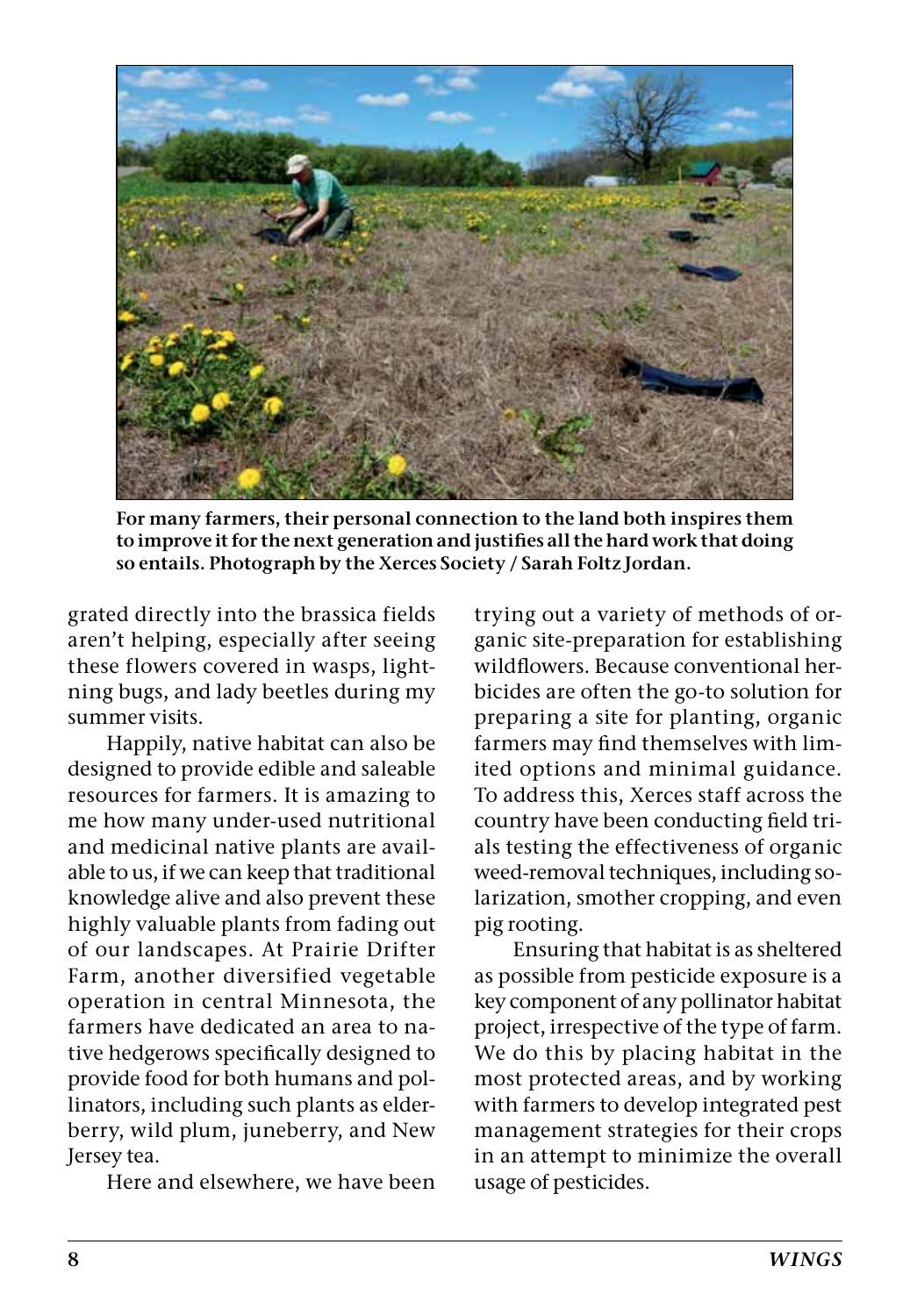At all of the farms where we install habitat, we further engage the local community by hosting on-farm workshops, field tours, and work parties at various stages of the restoration process, including during the not-so-pretty early years of site preparation and regular mowing. At these events, we provide farmers and farm agency staff (principally from the Natural Resources Conservation Service and Soil and Water Conservation Districts) with technical information necessary to help their future habitat installations succeed. Hands-on activities, such as broadcasting wildflower seed, ensure that participants enjoy direct experience with at least one step of the restoration process.

These events have been highly successful at encouraging others to pursue similar conservation actions on their lands. For example, following one of our



**Many growers choose to create habitat not merely to increase pollination support for crop production but also to help monarchs and other wildlife. Photograph by the Xerces Society / Sarah Foltz Jordan.**

monarch-conservation field days last fall, sixteen farmers in the surrounding area reached out to initiate habitat planning. The majority of these had either attended the field day, or were recruited by agency staff in attendance and we have already moved forward to get native habitat in the ground at a few of these farms. This ripple effect across communities not only increases quality habitat for pollinators, but also improves connectivity of that habitat across a landscape, while building stronger farmer-to-farmer support networks for conservation.

Across the Midwest, our plantings range from monarch meadows on dairy and row-crop farms, to beetle banks on vegetable farms, to a rather novel native understory planting currently becoming established as the ground cover for an apple orchard. Despite the practical benefits to crops resulting from this work, the most important factor in the motivation and long-term success of the habitat plantings is the genuine conservation ethic of the farmers we work with. These are farmers who view themselves as stewards of a piece of land for just a short period of its history, and they are committed to making that land better instead of worse for future generations. They recognize the practicality and joy of farming with nature, rather than against it. These are farmers who work harder and more skillfully than anyone I know, yet still find time to send celebratory emails about flowers, and to marvel at the buzzing of the bees.

*Sarah Foltz Jordan is the Xerces Society's pollinator conservation specialist for the Great Lakes region.*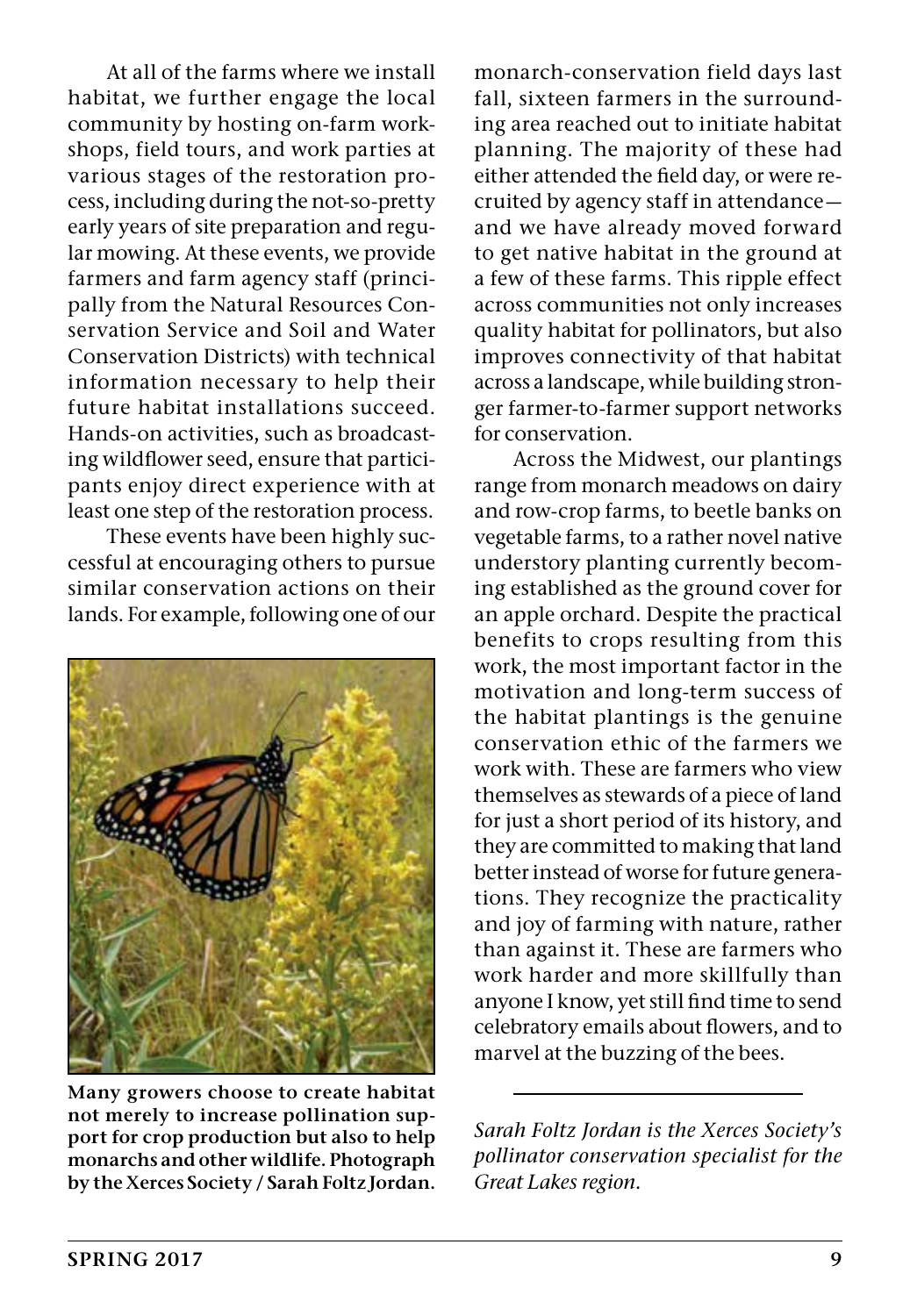### **Re-Flowering the Valley**

#### *Scott Hoffman Black*

When he visited California in the late 1800s, John Muir encountered a remarkable sight: "At my feet lay the Great Central Valley of California, level and flowery, like a lake of pure sunshine, forty or fifty miles wide, five hundred miles long, one rich furred garden of yellow Compositae." This profusion of wildflowers bloomed in the spring, spreading across the drying tule marshes as the Valley transitioned toward the parched conditions of summer. Even in the hottest season, green riparian corridors snaked across the landscape.

Were John Muir to visit today, he would find the Valley dramatically changed. The marshes are gone, the rivers are hemmed in by levees and no longer free to meander across the land, and the wildflowers have faded. In their place are orchards of almonds, olives, and citrus; fields of sunflowers, tomatoes, carrots, and lettuce, as well as cotton and rice paddies; and vineyards. At the margins, where the land begins to rise, cows graze—often on introduced grasses.

The Central Valley is a vast trough nestled between the Sierra Nevada to the east and the Coast Range to the west, and marked at its north and south ends by the cities of Redding and Bakersfield. It is drained by two major rivers, the Sacramento and the San Joaquin, both of which empty into San Francisco Bay. The Valley is one of the most productive agricultural regions in the world, growing a third of the food that is trucked

across the country, and fully 60 percent of the world's almond supply.

Urban areas have expanded across the region, and the Valley now supports a population of about six and a half million people. The growth of Sacramento and other cities has led to the loss of both agricultural land and native habitat. Where grizzly bears once roamed and condors soared, we now have a landscape from which much of the native biodiversity has been eradicated—a landscape that supports just a few species, and those are frequently nonnative.

Given the scale of all these changes, some might see the Central Valley as a lost cause. Can an area that has been so altered by humans, that is so relied upon for food production, and that is such a target for urban and suburban development, be restored to provide for biodiversity? I think the answer is yes—at least in part.

Although much of the Central Valley has been impacted by development, there are still remnants of the landscape of old—vernal pools, riparian corridors, wildlife refuges, small natural areas, and even some places on farms, along roadsides, and in parks and gardens. These areas harbor native plants and many small animals that pollinate, provide pest control, and offer sustenance for birds and fish.

Outside of those locales, we can create habitat in a variety of urban and rural environments. Parks and other open spaces can be enhanced to ex-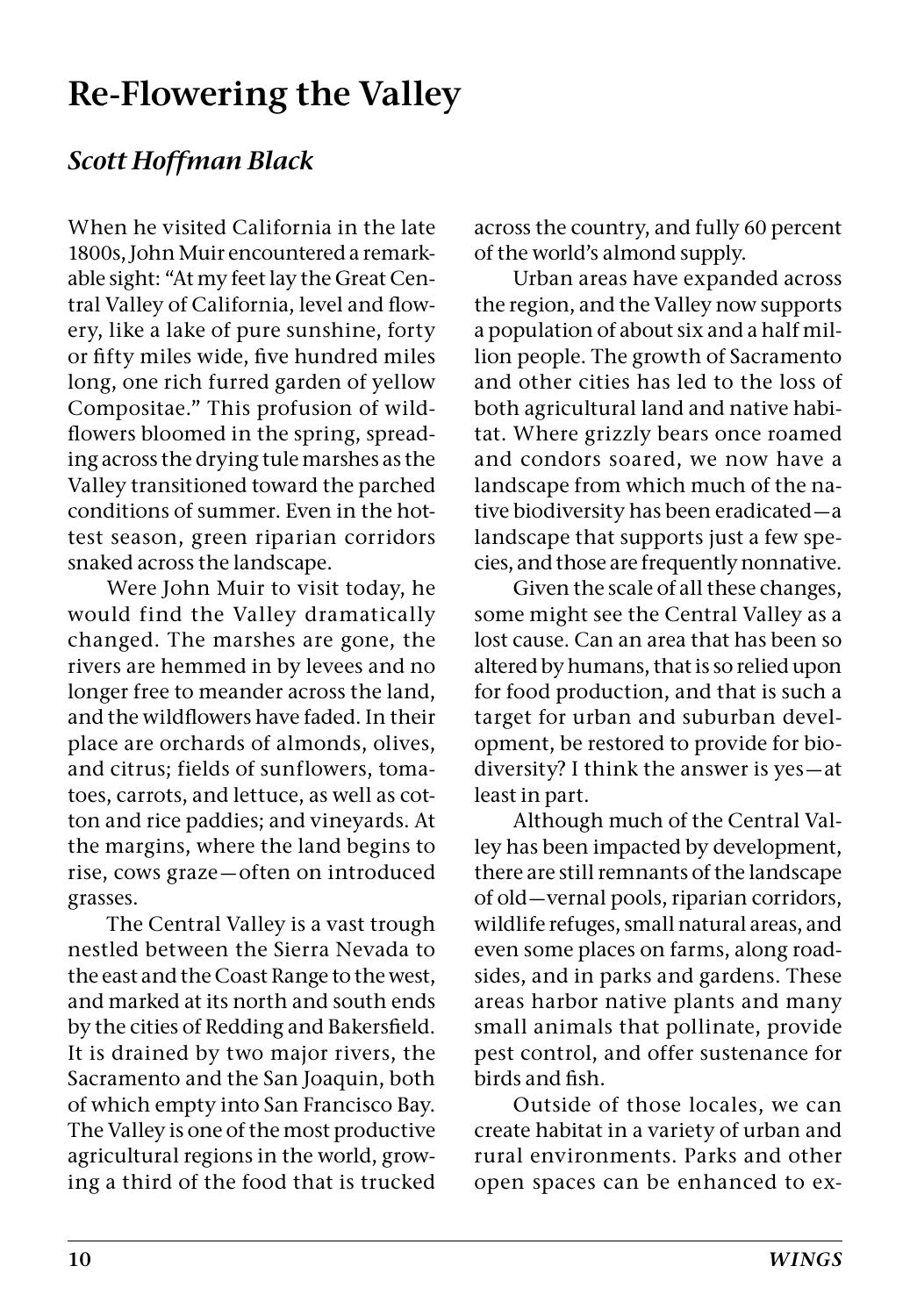pand the acreage of flowering meadows. Roadsides and powerline corridors cover tens of thousands of acres of land in the Central Valley, stretching across agricultural and urban landscapes; although these are not a substitute for wildlands, they can be turned into valuable habitat for wildlife, providing refuge and connecting remnant habitat patches. In many parts of the Valley, habitat

will necessarily be restricted to the field edges, roadsides, and ditch banks, but hedgerows and flowering strips and meadows in these areas will increase the diversity and abundance of pollinators as well as of the predators and parasites of crop pests. Maximizing restoration and management of such linear habitat opportunities will be vital if we want to restore large areas of the Valley.



**Seen from the air, the scale of the Central Valley landscape's transformation is readily apparent. Crops push right to the Valley's edges, leaving little room for wildlife. Photograph by Ethan H. / Flickr.**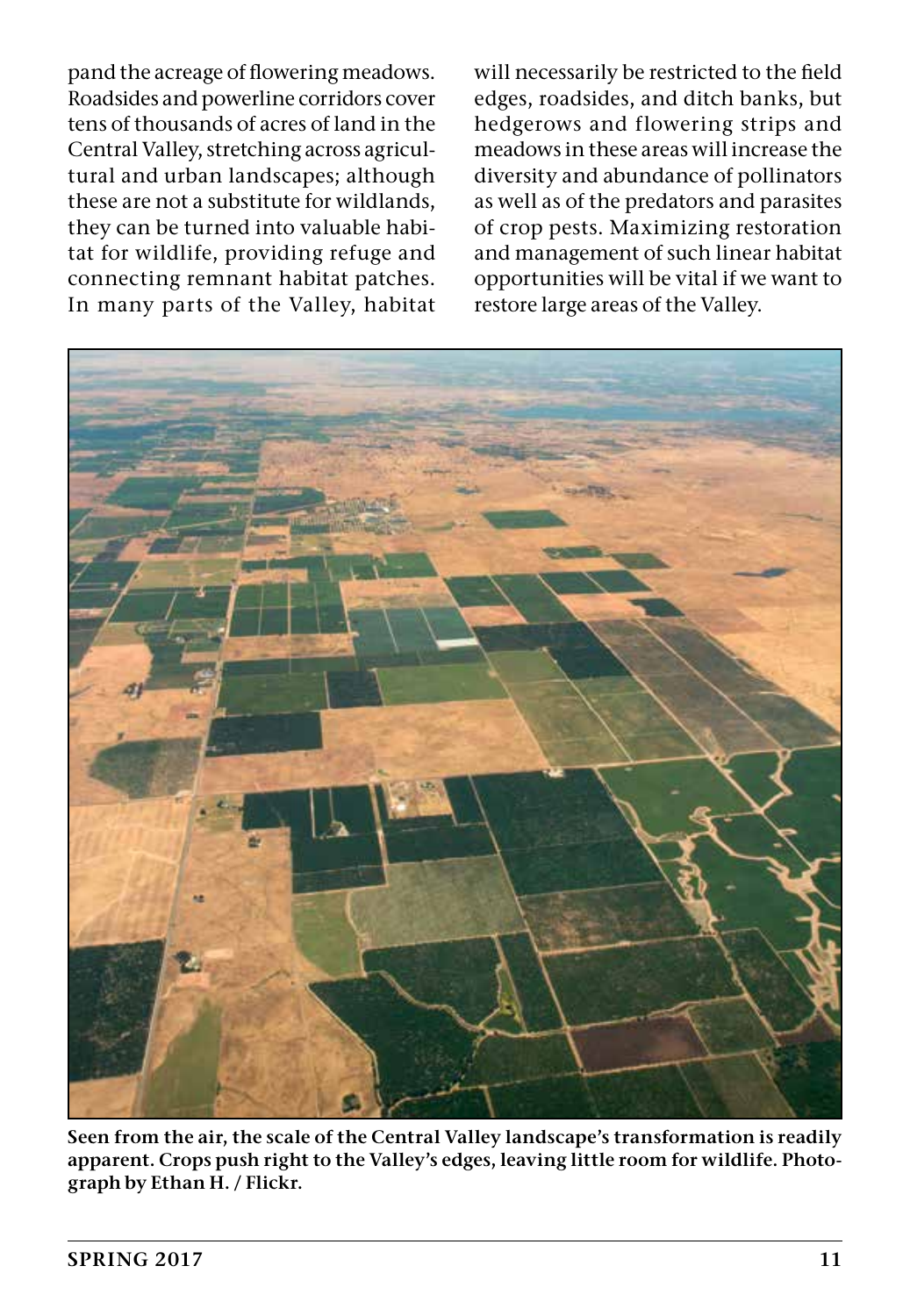These linear habitats may be particularly important in aiding the dispersal of species as they adapt to climate change. Recent research shows that field borders, hedgerows, and roadsides can serve as corridors, allowing pollinators to move through the landscape whether in search of food or in pursuit of new places to live.

The Xerces Society has a field-tested model for providing habitat in disturbed landscapes. Indeed, our pollinator program actually began in the Central Valley, in Yolo County in 2006, as a pilot project with farmers, the University of California at Berkeley, Audubon California, and the Center for Land-Based Learning. The program has since expanded to all fifty U.S. states and various territories. Our staff members work with farmers to develop whole-farm pollinator conservation and restoration plans,

outlining activities such as the planting of native hedgerows and managing tillage, pesticide use, and other farm practices. We have trained more than eighty thousand farmers, gardeners, conservationists, government agency staff, educators, and land managers to create, manage, and protect pollinator habitats.

Since its inception, our pollinator program's work with farmers and the Natural Resources Conservation Service has led to the establishment of more than 420,000 acres of wildflowerrich pollinator habitat across the United States. This includes miles of hedgerows planted in the Central Valley in cooperation with farmers and other partners; hedgerows planted a decade ago have now developed into mature habitats that provide homes for bees, butterflies, birds, and other animals. Recent studies also show that in addition to generalist



**The Central Valley's few remaining vernal pools hint at the landscape that John Muir experienced in the late nineteenth century. In spring, the seasonally drying pools are surrounded by goldfields (***Lasthenia***), a member of the aster family, the Compositae noted by Muir. Photograph by the Xerces Society / Matthew Shepherd.**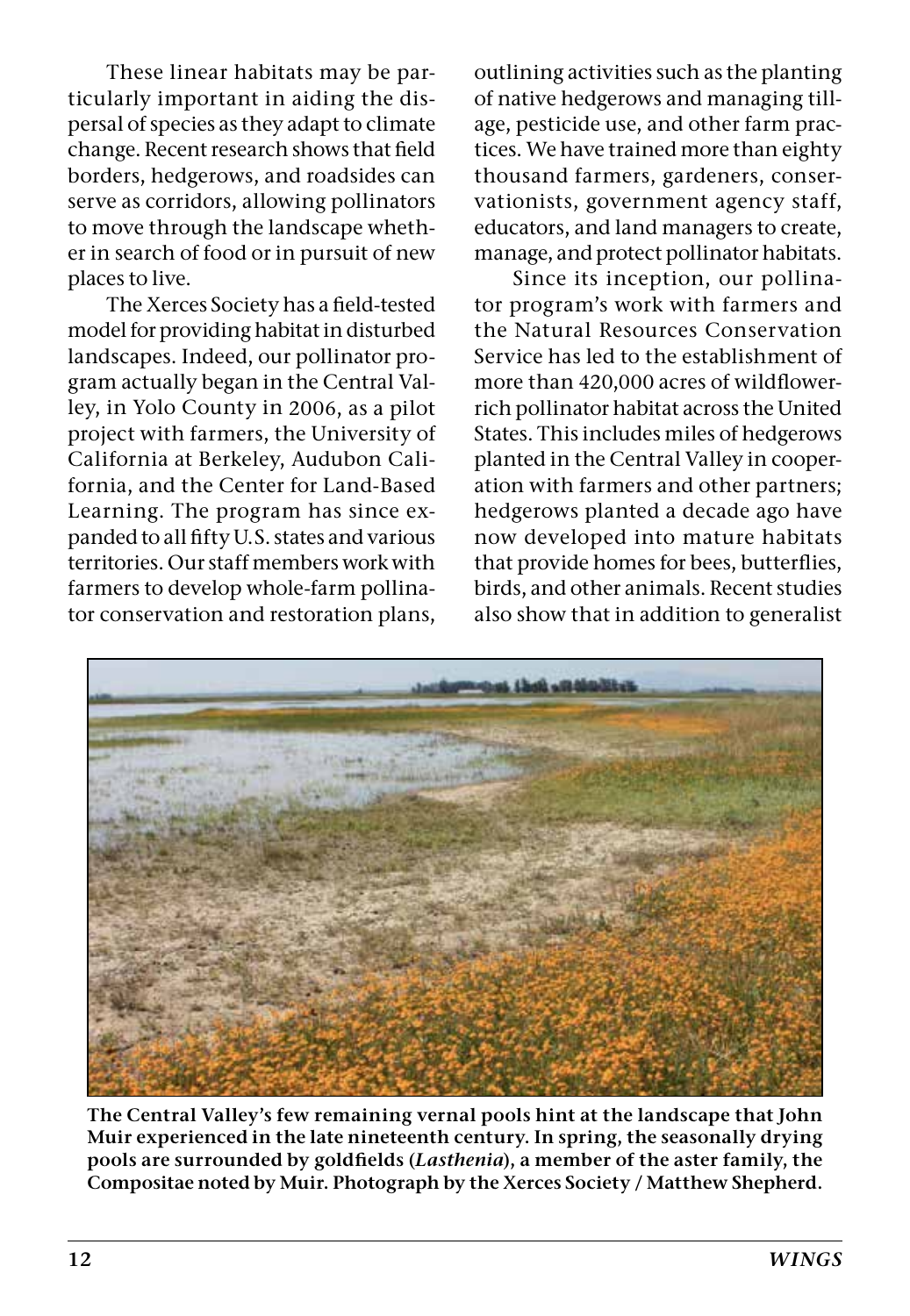

**Several years after planting, this hedgerow provides insects with shelter for nesting and season-long bloom for foraging. Photograph by the Xerces Society / Jessa Kay Cruz.**

bees, these mature habitat areas support less-common bee species. This work shows that we can increase biodiversity in the landscape through specific restoration projects.

I believe that there are big opportunities to increase habitat conservation in and around crop fields in the Central Valley. Unlike farmers in Iowa and other regions who grow primarily corn and soybeans, farmers in the Central Valley grow a variety of crops that need insects to pollinate them. Whether they raise almonds, sunflowers, or melons, farmers with crops that benefit from insect pollination can help insulate themselves from declining numbers of honey bees by restoring and managing insecticide-free habitat, a kind of insurance policy for when honey bees are in short supply.

The habitat can bring an additional benefit—help with controlling crop

pests—thanks to the number and diversity of predators and parasites that it also supports. As a result, even those who grow crops that do not need pollinators, such as grapes, can benefit. Moreover, farmers can get free technical assistance and often can receive cost-share funding to help defray the expense of these habitat plantings. The Xerces Society partners with the NRCS in California to provide training and technical assistance and to help farmers through the process of securing cost-share funding.

The Xerces Society has been at the forefront of finding new ways to incentivize the creation of habitat for pollinators and beneficial insects and to promote good pesticide practices by working with our corporate partners. We assisted Whole Foods Market in developing the Responsibly Grown ("good, better, best") system under which farmers are rewarded for pollina-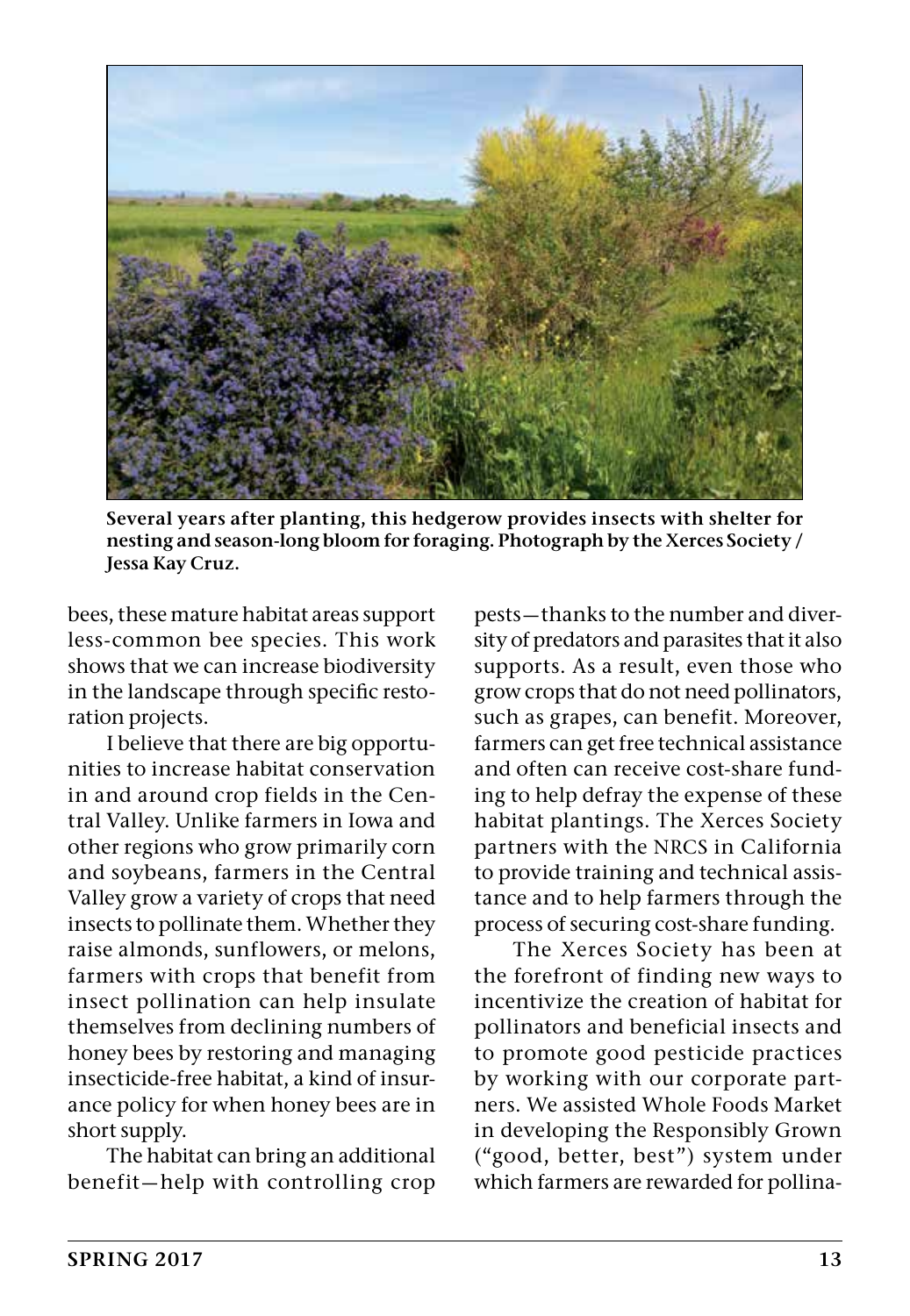

**Conservation-minded growers can make a difference by providing habitat. This almond orchard in the Central Valley is being managed to support bees and other beneficial insects. Photograph by the Xerces Society / Jessa Kay Cruz.**

tor stewardship. We are also rolling out a bee-specific product-rating program this summer. Bee Better Certified will allow farmers and the companies that buy their produce to label their products as Bee Better if they meet requisite standards for habitat management and pesticide stewardship.

Other companies are stepping up to enhance habitat and to limit pesticide use. General Mills is working to improve its supply chain by creating pesticidefree pollinator habitat throughout thousands of acres of its supplier farmlands. The company has already funded large projects in almond orchards and at the Muir Glen tomato-processing plant in the Central Valley; these sites not only provide high-quality habitat but are an influential demonstration of what can be done by farmers. Häagen-Dazs, White Wave, and others are working with Xerces to create habitat on supplier farms. This winter, Häagen-Dazs implemented a project that included nearly seven miles of flowering hedgerows within a single almond farm.

Grazing lands in and around the Valley can be managed with insects in mind, employing conservation plans that provide for the cattle and simultaneously maintain or expand native flowers that benefit a broad array of animals. In the long run, these lands will be better able to withstand drought as well.

Agricultural areas of the Central Valley are key to re-flowering this landscape, but if we are to be truly successful we need to work beyond farms. Parks, open-space areas, roadsides, powerline corridors, and land in the care of local, state, and federal agencies can all be managed in such a way as to benefit pollinators and foster biodiversity. A neat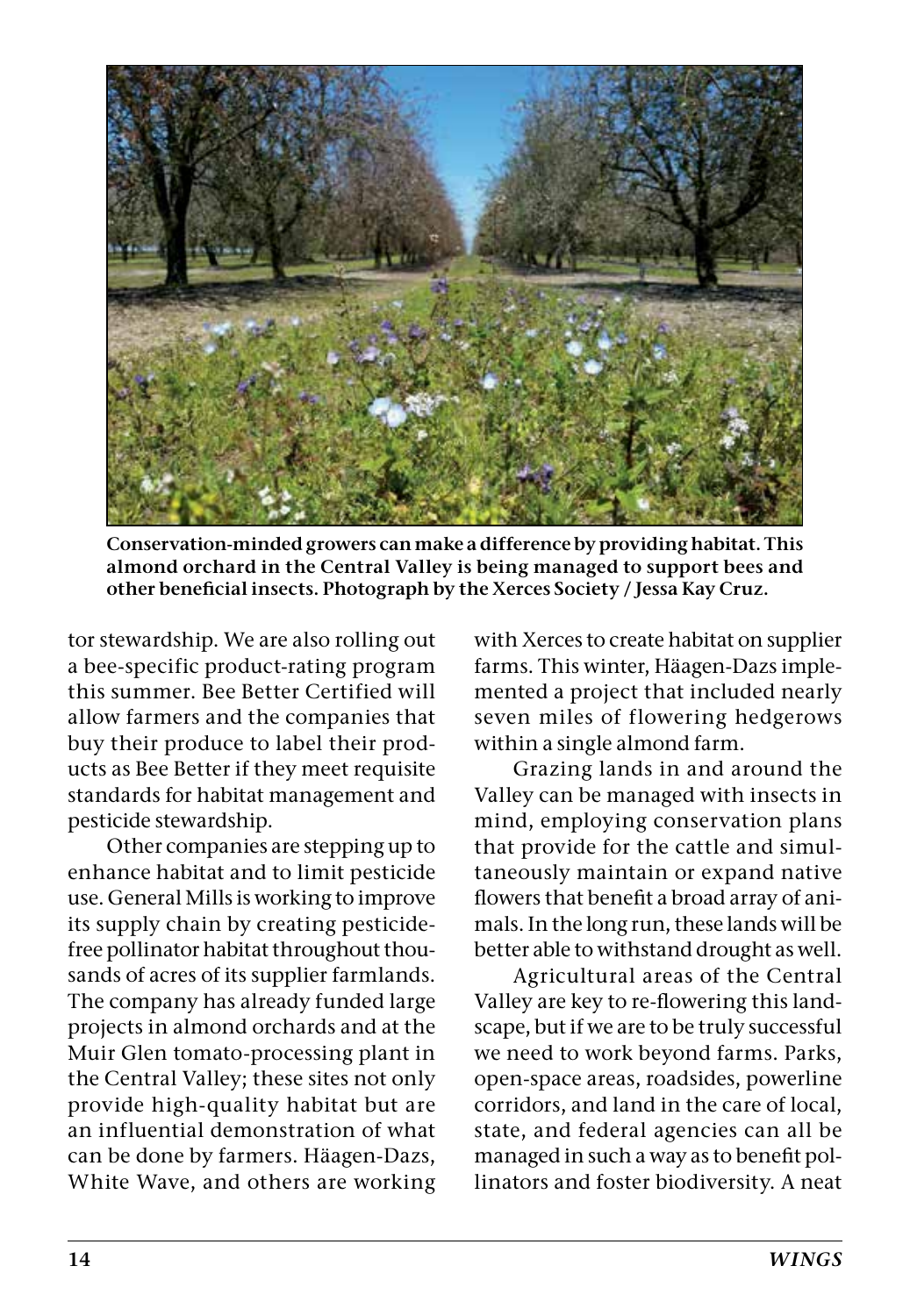thing about invertebrate conservation is that it can be carried out at a broad range of scales, and even homeowners can be part of the picture. To truly re-flower the Valley we will need an "all hands on deck" approach.

At-risk bumble bees call the Central Valley home, as do many other habitatspecialist ground-nesting bees. Habitat improvements in the Valley will help increase their chances for survival just as it will for other rare and at-risk species. Scientists and agencies have identified the Central Valley as a vital component for the recovery of the western population of the monarch butterfly. Hundreds of thousands of monarchs overwinter along the California coast but cross the Valley as they disperse to the Intermountain West to breed and then again as they migrate back to overwintering sites in the fall. Providing habitat can allow this iconic species to safely traverse this heavily used landscape and once again to breed in large numbers in the Valley.

It may well be humans who will benefit the most from transforming the Valley because the value of these animals to pollination and pest control is a direct benefit to the farmers who grow our food and an indirect one to all of us who eat it. Beyond the value for bees and butterflies, these restored and bettermaintained landscapes can provide a host of other benefits: improving water quality by limiting runoff in ditches and streams, decreasing dependence on water quantity with native plants that use less water than most nonnatives, protecting soil from erosion, building soils, trapping carbon, and providing places where humans can experience nature.

Will this effort be easy? No. Can it be done? Yes, I believe it can. California is a leader in the realms of climate change mitigation, clean energy, pollution reduction, and other important environmental issues. We can use this leadership to push for real change.

We need state and federal agencies as partners in this effort, as many of the last intact landscapes in the Valley are under their management. But ultimately it is about what each of us can contribute. Homeowners can plant a pollinator or butterfly garden, farmers can improve habitat in and around their fields, managers of roadside and powerline rights-of-way can change how they mow or spray, and municipalities can step up to ensure that our open spaces are oases for animals. We can all limit the use of toxic pesticides. Together, we can accomplish this momentous task.

Insects are resilient, but in the face of large-scale habitat loss they need a helping hand. Providing habitat for them is often relatively easy compared to doing so for other animals, and habitat for insects underpins the food chain that supports vertebrate species. The landscape of Muir's time is lost forever, but we could still see rivers of flowers flowing along roadsides, ditches, and streams, and through orchards and farms, allowing for biodiversity to thrive across the landscape. By focusing on the small animals that help drive ecosystems we can help them re-weave the fabric of life in the Central Valley.

*Scott Hoffman Black is the executive director of the Xerces Society. He has been engaged with habitat restoration for more than three decades.*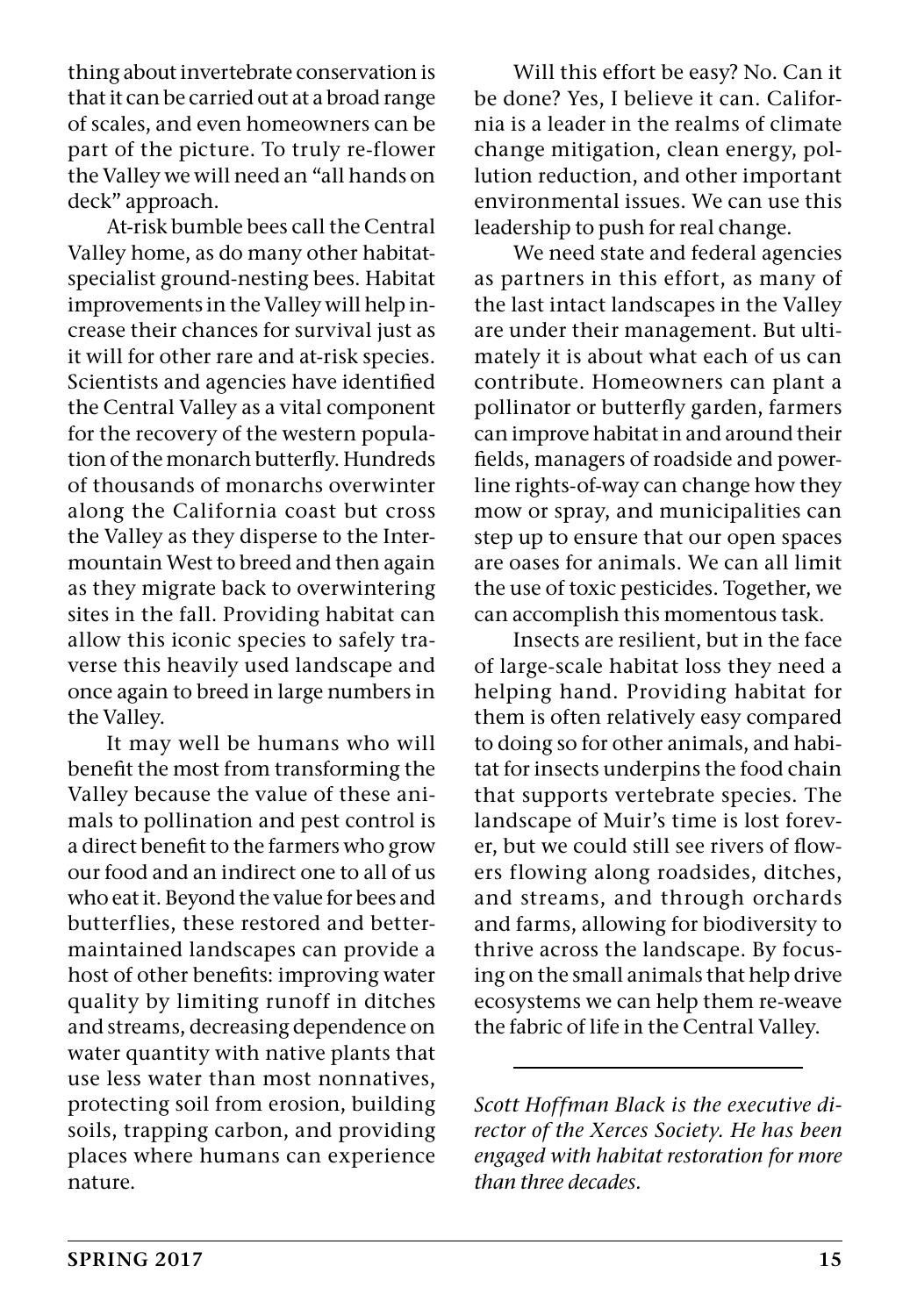### **Post-Brexit Britain Grapples with the EU Moratorium on Neonicotinoids**

#### *Dave Goulson*

In 2013, the European Commission acted to protect bees by restricting the use of three neonicotinoid insecticides within the twenty-eight countries of the European Union. This wasn't a complete ban on their use—it covered seed treatments only of certain crops that are attractive to bees, such as oilseed rape, and spring-sown cereals—and was to apply for an initial period of just two years, after which the evidence was to be reviewed and the decision would be reconsidered. Nevertheless, this was a controversial act, hailed as a breakthrough by environmental and consumer advocates, and condemned as a backward step by the agricultural and chemical industries.

The Commission's action came in response to a review by the European Food Safety Authority of the scientific evidence for impacts on bees from the use of three neonicotinoids: clothianidin, imidacloprid, and thiamethoxam. That review, published in January 2013, concluded that the three neonicotinoids posed "an unacceptable risk to bees." The Commission proposed a two-year moratorium, which was put to a vote by the EU's member states in a rather complicated and drawn out decision-making process wherein votes were weighted according to the population size of each country rather than a simple one-country-one-vote process. Notwithstanding extensive lobbying on the issue, the ban won a slender majority of the vote. Because of the weighted voting, however, the result was considered inconclusive, and authority for making the decision fell to the Commission, which then imposed the moratorium. The restrictions took effect at the beginning of the following December.

The British government was opposed to the ban—and Britain, as the third most populous country in the EU, carried considerable clout during this process—but once the moratorium had been adopted, Britain had no choice but to comply. Because the ban is only partial, though, neonics remain very widely used on winter-sown cereals and other crops, so total usage continues to rise year over year, according to statistics from the British government's Department of Farming and Rural Affairs.

The two-year period of the ban expired in late 2015, and the evidence for and against its continuation has been under review since then. It is unclear whether or not the European Union will continue the restrictions on neonics, but in the aftermath of last year's Brexit referendum the EU's stance no longer matters as much for Britain. The real question now for the country is whether it will retain the moratorium once having fully withdrawn from the European Union, in about two more years' time.

There is considerable pressure in Britain to overturn the ban. Britain's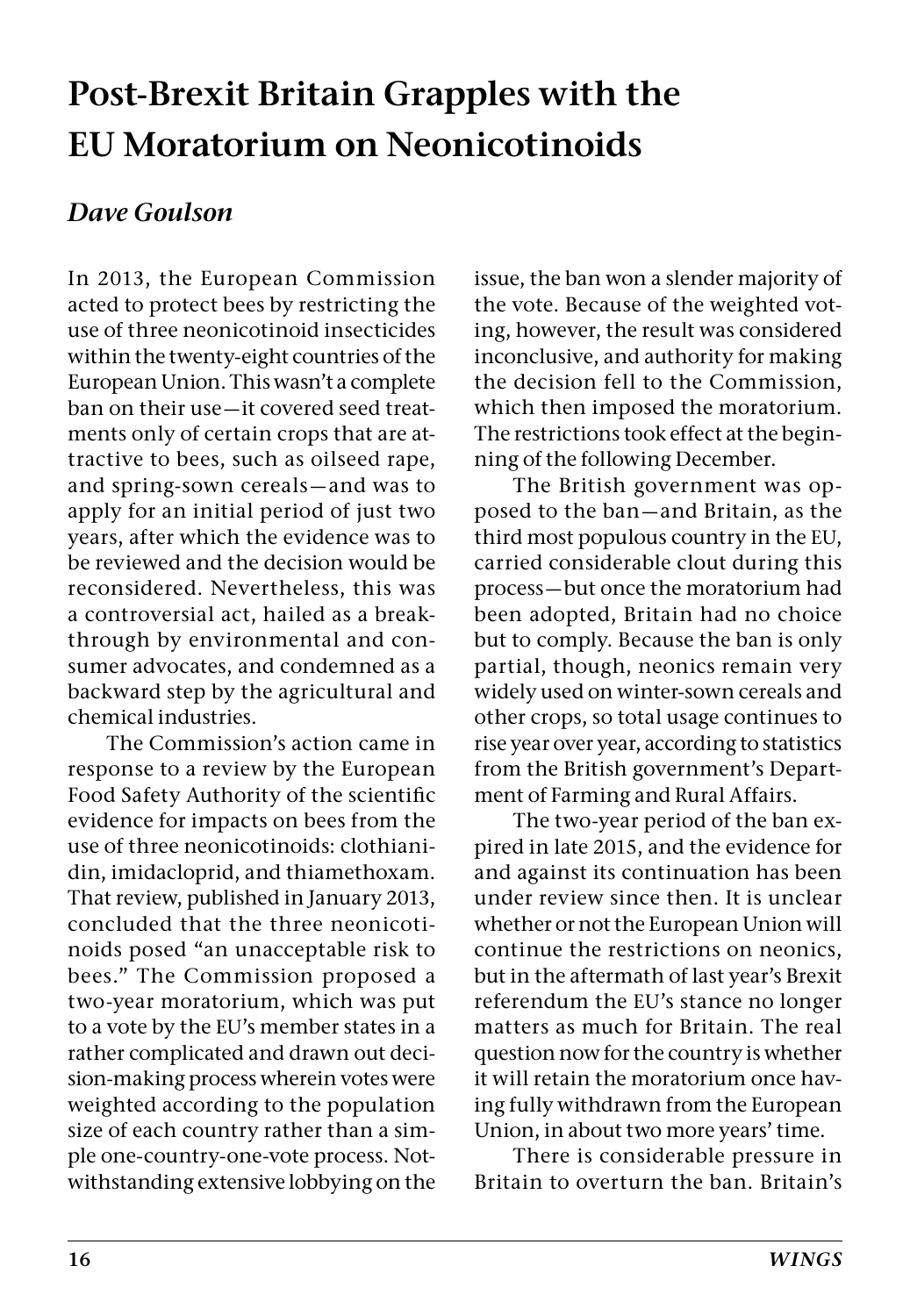National Farmers Union has actively campaigned against the moratorium and has twice submitted an emergency application to allow the banned insecticides to be used on oilseed rape—known in North America as canola—a major crop that, when in bloom, is a significant foraging resource for the country's bees. In each case, the NFU argued that the seed treatments were required to avoid heavy crop losses, claiming that a drop in yield of up to 30 percent could be expected if the pesticides were not used. British government statistics, by contrast, showed that there was no such drop in yield, and that yields of other crops affected by the moratorium, including corn and sunflowers, have remained high across Europe.

Despite the apparent lack of losses attributable to the EU moratorium, the efforts to overturn it continue. In autumn of last year, the Society of Chemical Industry held a meeting in London to discuss the question, "Are neonicotinoids killing bees?" This meeting appeared to be a rather one-sided affair: a lot of lobbyists from the agrochemical industry and a hand-picked selection of scientists consisting overwhelmingly of those known to have pro-pesticide leanings or to receive funding from the industry. The meeting's conclusions are represented by comments made by two attendees, a university researcher and an industry representative, on BBC Radio 4's *Farming Today*.

The researcher's comments can be paraphrased as: "It is all complicated and confusing, and we can't really be sure what harms bees. The moratorium on neonicotinoid use on flowering crops



**Oilseed rape has long been a point of contention in rural England, its bright color disrupting the bucolic landscape. It is once again at the center of a debate, this time over the impacts of insecticide use on bees. Photograph by Mark Robinson / Flickr.**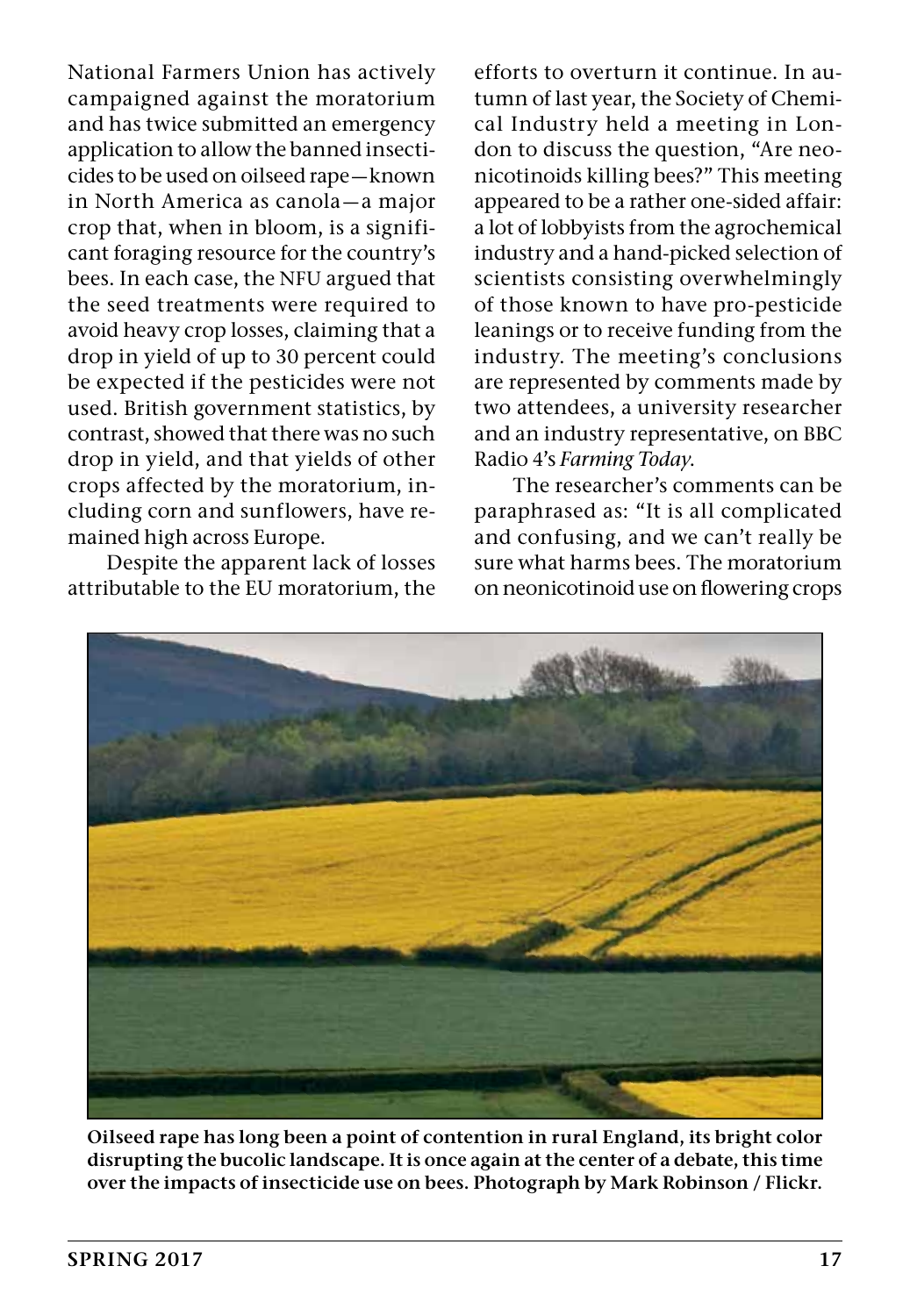is forcing farmers to use older, nastier chemicals, about which we know little. That could be worse for bees than using neonics." The industry representative was more emphatic, stating categorically that in real-world situations neonics do not harm bees. He pointed to a study published in 2015 by Maj Rundlöf (of Sweden's Lund University) and colleagues. In the largest field trial yet performed for the purpose of examining the effects of neonics on bees, they found no effect on honey bees when their hives were situated next to a treated oilseed rape crop for a year.

Anyone listening to this would be inclined to think that the scientific evidence against neonics is far from clear, and that the moratorium might in fact be doing more harm than good. Of course, this is exactly what the meeting was intended to achieve. The pesticide industry makes billions of dollars every year from these chemicals, and spreading doubt and confusion is an effective tactic to prevent policy makers from taking further action, and to encourage the post-Brexit British government to abandon the EU moratorium altogether.

So let's look at what we actually do know with certainty about neonics.

These are very widely used neurotoxins, applied to many arable, horticultural, and ornamental crops. They have high persistence, so they last for years in soil, and because they are water soluble they are now routinely found in streams and ponds around the world. They are also found in the pollen and nectar of treated crops, as well as in the pollen and nectar of wildflowers growing nearby.

When we place colonies of honey bees or bumble bees in farmland, the pollen and nectar stores that they gather often contain a cocktail of several neonics (and a bunch of other pesticides, mainly fungicides). Concentrations of neonics in their food typically range from one to as much as ten parts per billion (ppb), sometimes more. If we dose honey bees or bumble bees in the laboratory or in flight cages with food spiked with these same concentrations of neonics (i.e., between one and ten ppb), we get the following range of effects: reduced longevity, diminished immune response, impaired learning, reduced egg laying by queens, and reduced fertility in males. Bumble bee colonies exposed to field-realistic doses or exposed to treated crops in a field setting perform very poorly, grow slowly, and produce few queens. Solitary bees also perform poorly when near treated crops: fewer wild bees are found on the crop itself, and mason bees fail entirely to nest in such areas.

Not every study finds the same effects and a few have found none at all. The variety in research results is presumably due to differences in methods, the particular neonic used and its dosage, the age and health of the bees, the bee species studied, and other such factors. It isn't simple, but the overwhelming evidence is that neonics do harm bees at field-realistic doses.

When honey bee hives are exposed to treated crops, the deleterious effects on individual bees described above do not seem to translate into significant harm to the hive, at least inside a single year. This conclusion is based on the research of Maj Rundlöf et al. mentioned above, as well as on a couple of studies either performed by or funded by the agrochemical industry itself, which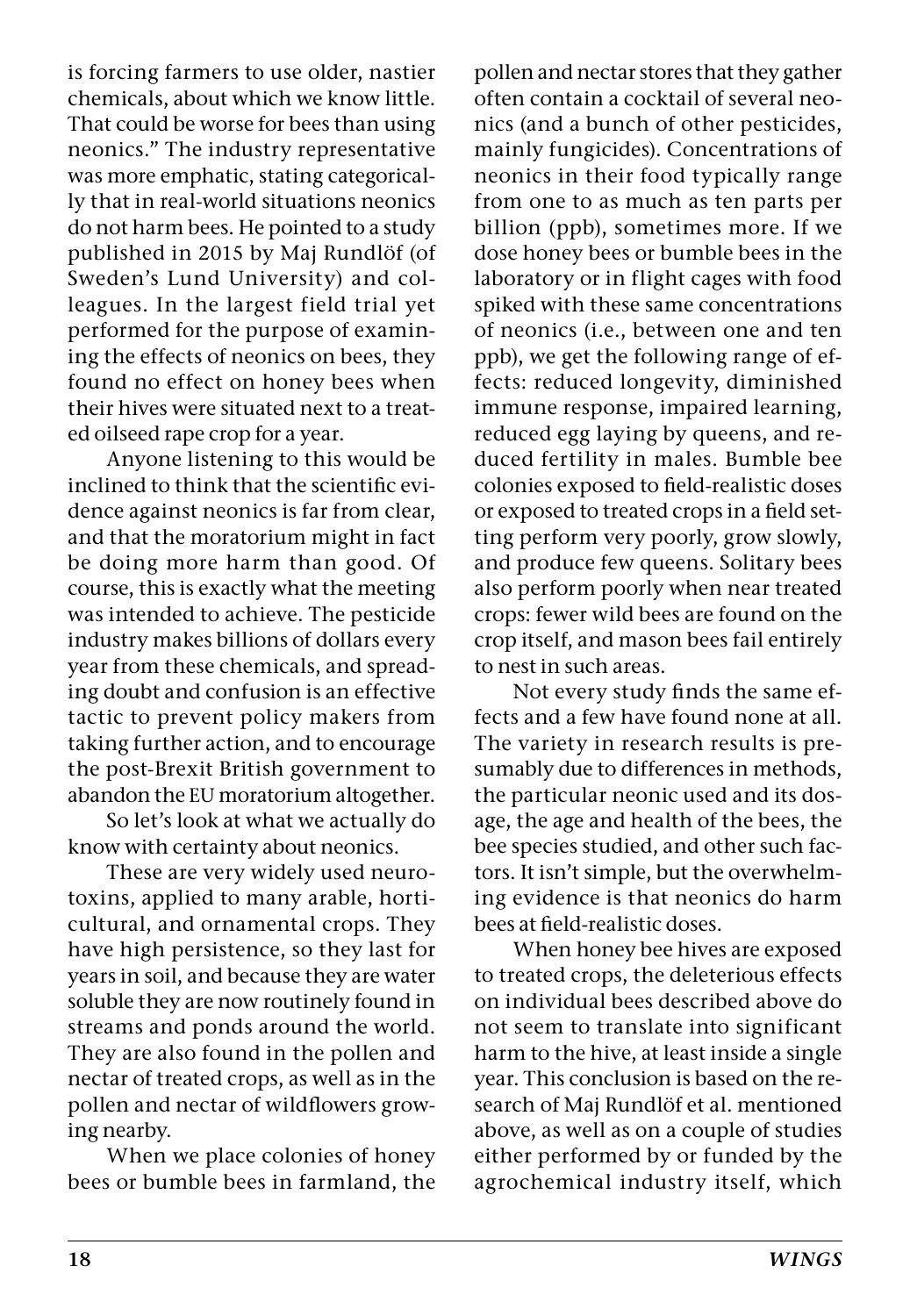

**There is little doubt that neonicotinoid use is harming bumble bees. When exposed to treated crops, their colonies grow slowly and produce fewer queens. Photograph by Dean Morley / Flickr.**

should probably be viewed with a bit of skepticism. Even if we take such studies at face value, they do not rule out the possibility that exposure to neonics might contribute to colony loss in the longer term—for example, by reducing queen longevity, or fecundity, or both but it does seem that there is no dramatic and immediate effect on honey bee colonies in the way that there is on bumble bees and solitary bees.

It is true that it has not been proven beyond doubt that neonics cause honey bee colonies to die, although it would seem highly likely that having their food laced with neurotoxins at doses that are known to leave individual bees dazed, confused, susceptible to disease, and suffering other sublethal effects isn't helping honey bee hives cope with their many other problems. Perhaps the very large size of honey bee colonies buffers them against the impacts of pesticides, at least in the short term.

For bumble bees, on the other hand, the case that they are harmed by neonics is iron-clad. There are dozens of studies from laboratory to full field experiments that provide a convincing and coherent body of evidence.

To return to the comments of the meeting attendees, the industry representative was being deliberately disingenuous. In referring to the Swedish study as demonstrating that neonics do not harm honey bees, he was relying on the audience being ignorant of the fact that there are many other types of bee and of the fact, which he thought better not to mention, that this very study showed devastating effects on bumble bees and solitary bees. Bumble bees are enormously important pollinators of crops and wildflowers, as are some wild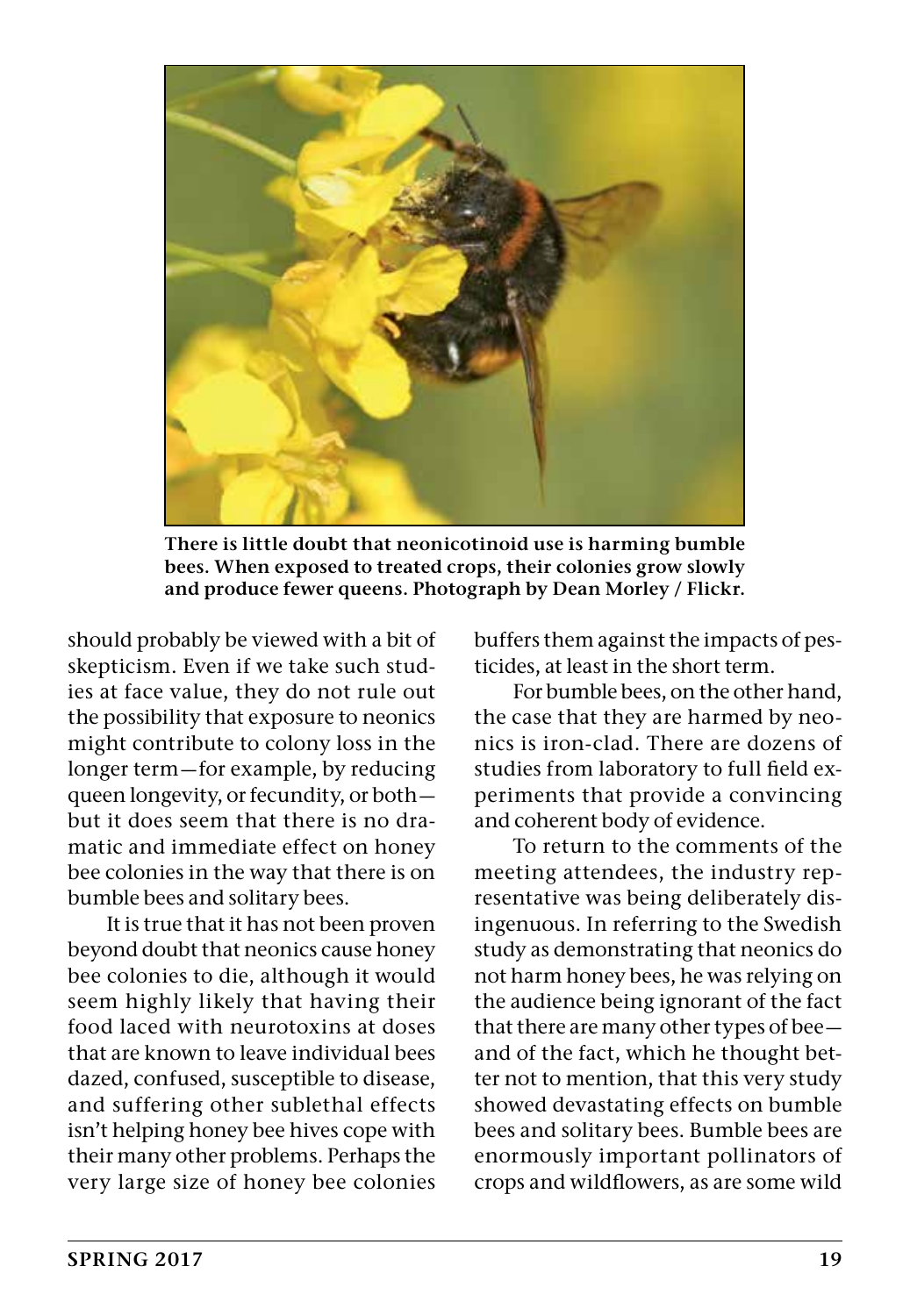

**Trees and hedgerows are an essential feature of Britain's countryside, supporting a wide range of plants and animals. Pesticide use in surrounding fields has a negative impact on wildlife. Photograph by Henry Hemming / Flickr.**

solitary bees; in Britain, honey bees contribute no more than perhaps 30 percent of crop pollination, the rest coming from wild insects.

The researcher's claim that it is all complicated and confusing is misleading at best. It is pretty clear to anyone who is even a little familiar with the scientific literature on the declines in wild bee populations and the losses of honey bee colonies that these phenomena are due to multiple causes, including the loss of flower-rich habitat, the spread of parasites and diseases, and exposure to pesticides. If we want to address bee declines then we need to tackle all of these issues, and we need to do so with urgency, rather than standing around arguing about which is worse, or saying that we need to do more research before we take any action.

The argument that the neonicotinoid ban has forced farmers to use older, nastier chemicals that we know little

about is an interesting one, and is a notion I have heard trotted out many times by the agrochemical industry. The neonic ban led British farmers to increase spraying with pyrethroids, on young crops of oilseed rape in September. These are older chemicals, which have been in use for decades and are very well studied. If they were sprayed onto a crop at the time of flowering they would kill lots of bees. Spraying them in September onto seedling oilseed rape, however, is likely to have minimal impacts on bees: most wild bees are gone by then, and honey bees have no reason to be visiting the crop. Pyrethroids have very low persistence compared to neonics, so they will not hang around until the spring when the crop flowers. Of course, it would be better still if farmers investigated nonchemical means of managing their crop pests, adopting an integrated pest management approach whenever possible, but that is for another day.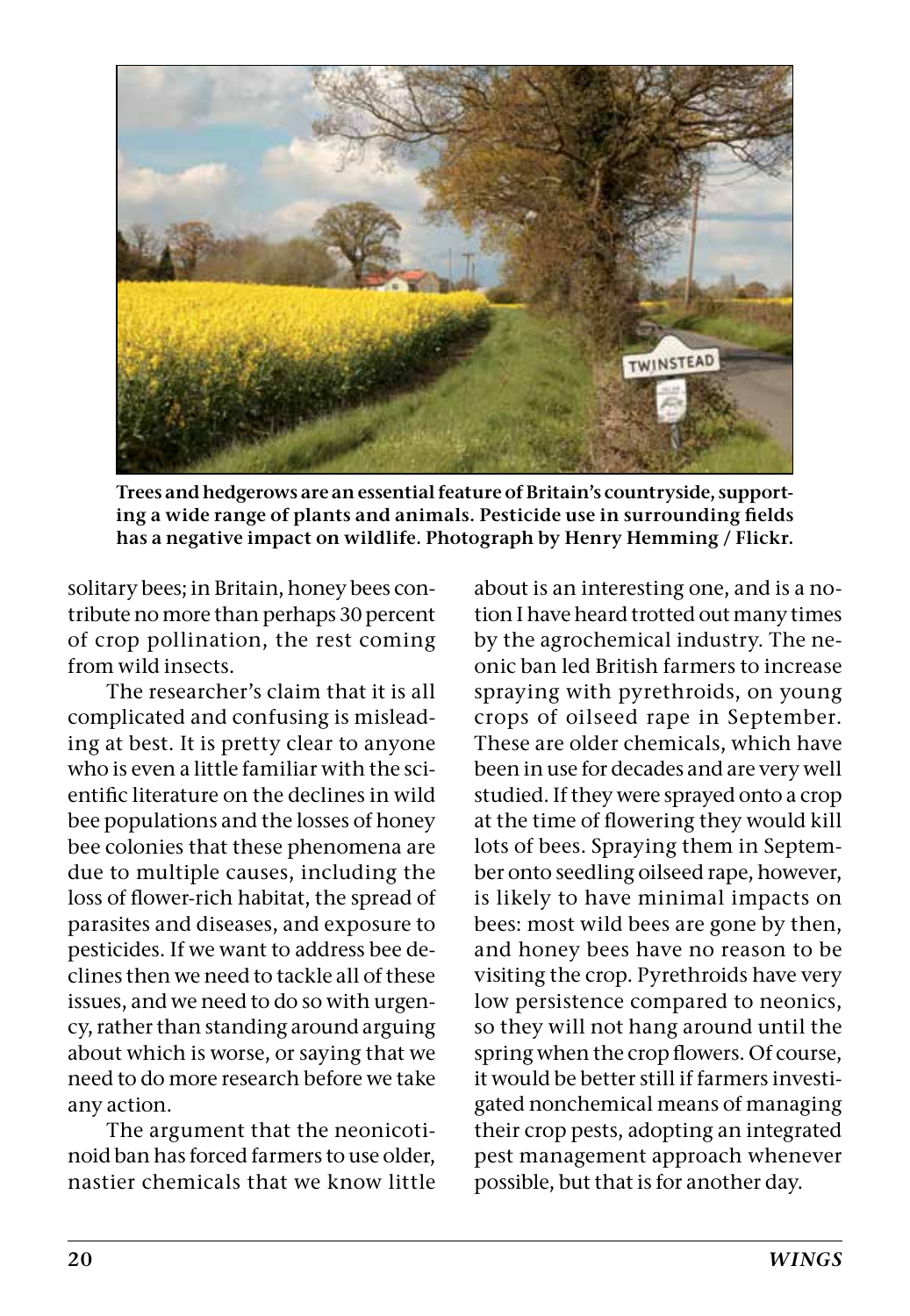Despite what the agrochemical industry and its supporters claim, the evidence linking neonics to declining bee populations is overwhelming. But industry will continue to say that black is white, that neonics don't harm bees, just as some continue to deny the existence of climate change because it suits their financial interests. As the American author Upton Sinclair once said, "It is difficult to get a man to understand something when his salary depends on him not understanding it."

We urgently need to put pressure on our politicians to ensure that they ignore such prevarications and take proper steps to prevent the wholesale pollution of our countryside with persistent neurotoxins. More broadly, we need to find ways to reduce the grip of the chemical manufacturers on the way

we grow food. Regardless of Brexit—and indeed regardless of whether one likes or does not like Brexit—it is crucial for Britain to continue the moratorium on neonicotinoid use that was initially put in place by the European Commission. If we don't steer away from industrial, chemical farming towards more sustainable methods, we will lose bees and much more of our wildlife—forever.

*Dave Goulson is a professor of biology at the University of Sussex in Britain, where he specializes in the ecology and conservation of bumble bees. He is the author of A* Sting in the Tale *and* A Buzz in the Meadow*, and of the recently released* Bee Quest*.*

*This article is adapted from a post on Goulson's blog, http://splash.sussex.ac. uk/blog/for/dg229.*



**Britain's village greens, which often have flower-rich meadows sheltered from pesticides, can provide valuable habitat for wildlife. Photograph by Mark Schofield / Flickr.**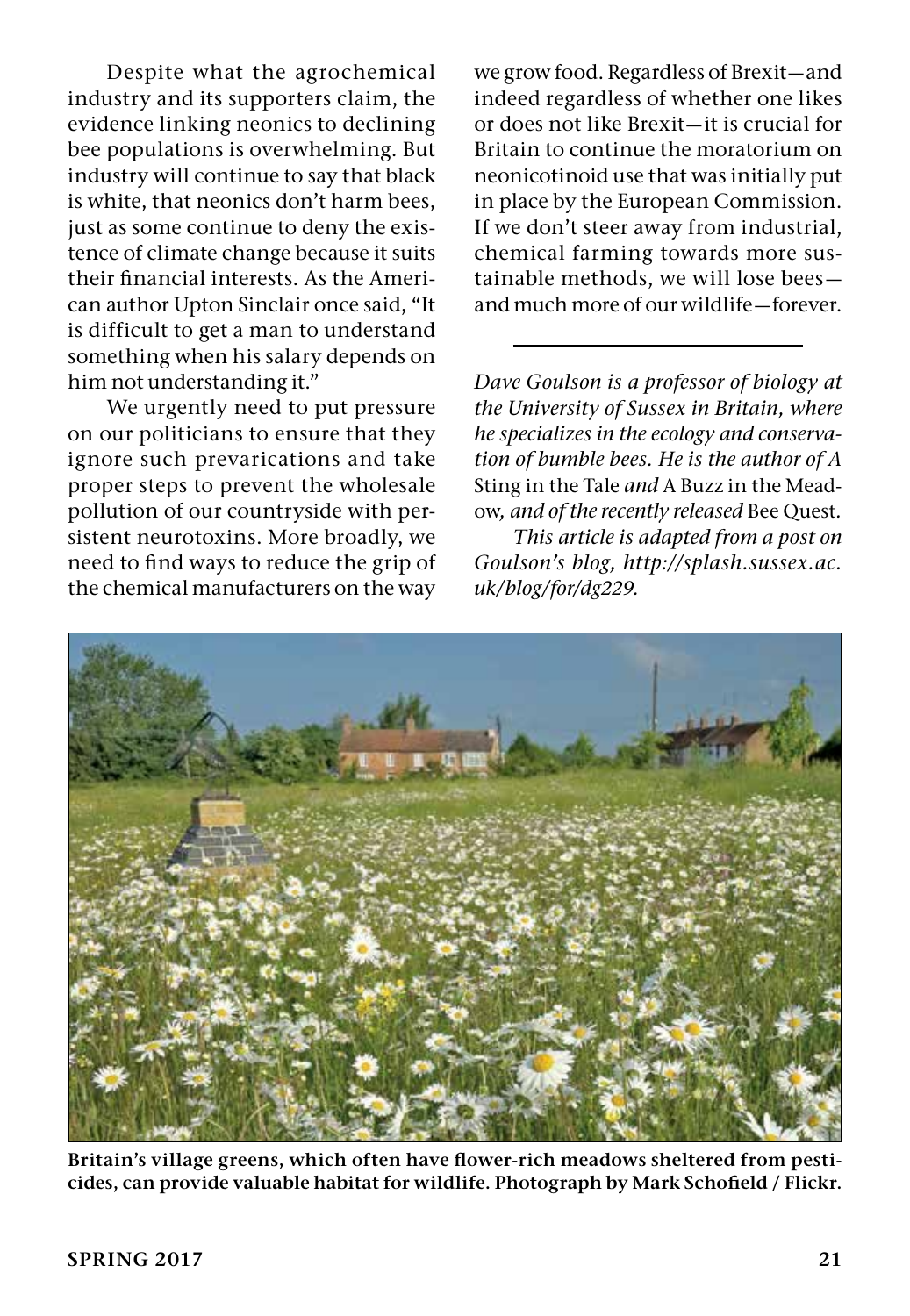#### **Julie Serences, Xerces Partner in Conservation**

Julie Serences describes her introduction to the world of native bees as "humbling." A naturalist and an active member of the Sacramento Audubon Society, Julie became aware of how critical insects were to the health of her garden while working on her own backyard habitat projects. Soon after, she met a bee expert and was astonished at seeing his collection of more than eighty different native bees from the Sacramento area. She was hooked.

In spring 2009, Julie worked with Audubon to set up a native bee workshop featuring local experts and speakers from the Xerces Society. At ease in front of crowds and with a talent for engaging people of all ages—no surprise for a retired schoolteacher—Julie began giving talks to garden clubs and schools. It wasn't long before Xerces, always overwhelmed with requests to speak at outreach events, asked Julie if she might be willing to represent us.

Julie embraced the challenge and went on to give dozens of "Bring Back the Pollinators" talks at a wide range of gatherings and community meetings, sharing our message of pollinator conservation and encouraging the creation of backyard and schoolyard habitats.

Julie moved to San Diego a couple of years ago. In a testament to her impact, people from Sacramento still contact us, saying that "Julie from Xerces" has been recommended, and are greatly disappointed to discover that she has moved.

Faced with the new ecology, new

plants, and new bees of southern California, Julie has largely taken a break from pollinator events, instead focusing now on one-to-one outreach.

Some people grab the limelight by charging in and making a lot of noise and fuss. Others quietly work away on their chosen area of concern, gradually building a reputation that carries them forward. Julie Serences is very definitely in the second category. Through her knowledge, dedication, and enthusiasm, she inspires people into action, creating a legacy of lasting change.



**Photograph by John Serences.**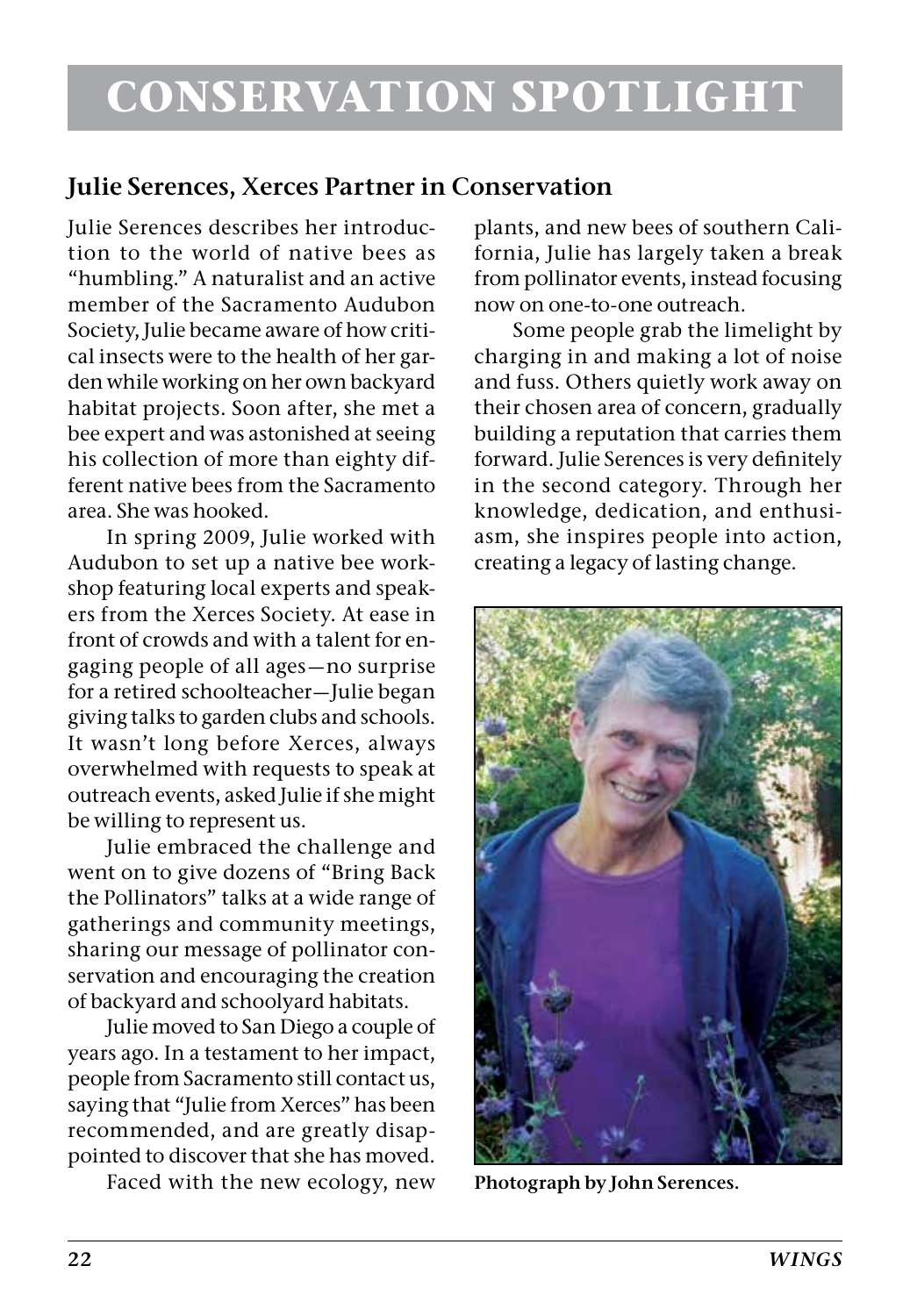#### **Sandstone Bees**

A solitary bee that digs its nest in sand is commonplace, but a bee that excavates in sand*stone* is something that you need to go to some effort to find. Michael Orr, a graduate student at Utah State University, has done just that, expending considerable time and energy to locate and visit dozens of such nesting sites in the rocky deserts of the Four Corners region, where Utah, Colorado, New Mexico, and Arizona meet.

These remarkable bees are in the genus *Anthophora*, collectively known as "digger bees"—and they certainly live up to that name. It appears that they gather water to soften the rock, and then, bit-by-bit, chew out a nest tunnel.

The benefits of their labor come in the form of protection from nest parasites and from predators that can't penetrate the sandstone, and also perhaps in providing refuge from flash floods. The nests are durable enough to allow bee larvae to remain for a few years if necessary, waiting for a good season of bloom in the harsh environment. (For more information, see the USDA article at http://bit.ly/2q3Vfdq.)

#### **Assessing Pollinator Health on British Farms**

In Britain, a project of the Worcestershire Wildlife Trust promoting pollinator habitat on farms has become a nationwide model for what can be done. The Trust's grasslands and agriculture officer, Caroline Corsie, has created a "Farm Health Check" to assess pollinator habitat, based on Xerces' "Pollinator Habitat Assessment Guide."

The farm health check outlines bees' basic habitat requirements, and guides users through a series of simple questions to assess and rate a farm. The health check looks at the presence of habitat, diversity of flowers, nesting sites for bees, and farm management practices, including pesticide use. At the end, the user will have a summary that identifies which habitat needs are not being met, and thus where time and effort should be directed to make the farm more hospitable to bees. This is a great resource to assist British farmers with planning pollinator habitat. (A PDF of the farm health check can be downloaded from http://bit.ly/2pyxhmL.)

#### **How Much Prey do Spiders Catch?**

A pair of European researchers have estimated how much prey the world's spiders kill each year. By calculating the biomass of spiders (twenty-five million tons) and from there the amount of prey based on the food needs per unit of body weight, and also by reviewing the literature on prey kills by spiders, Martin Nyffeler, of the University of Basel, and Klaus Birkhofer, of Lund University,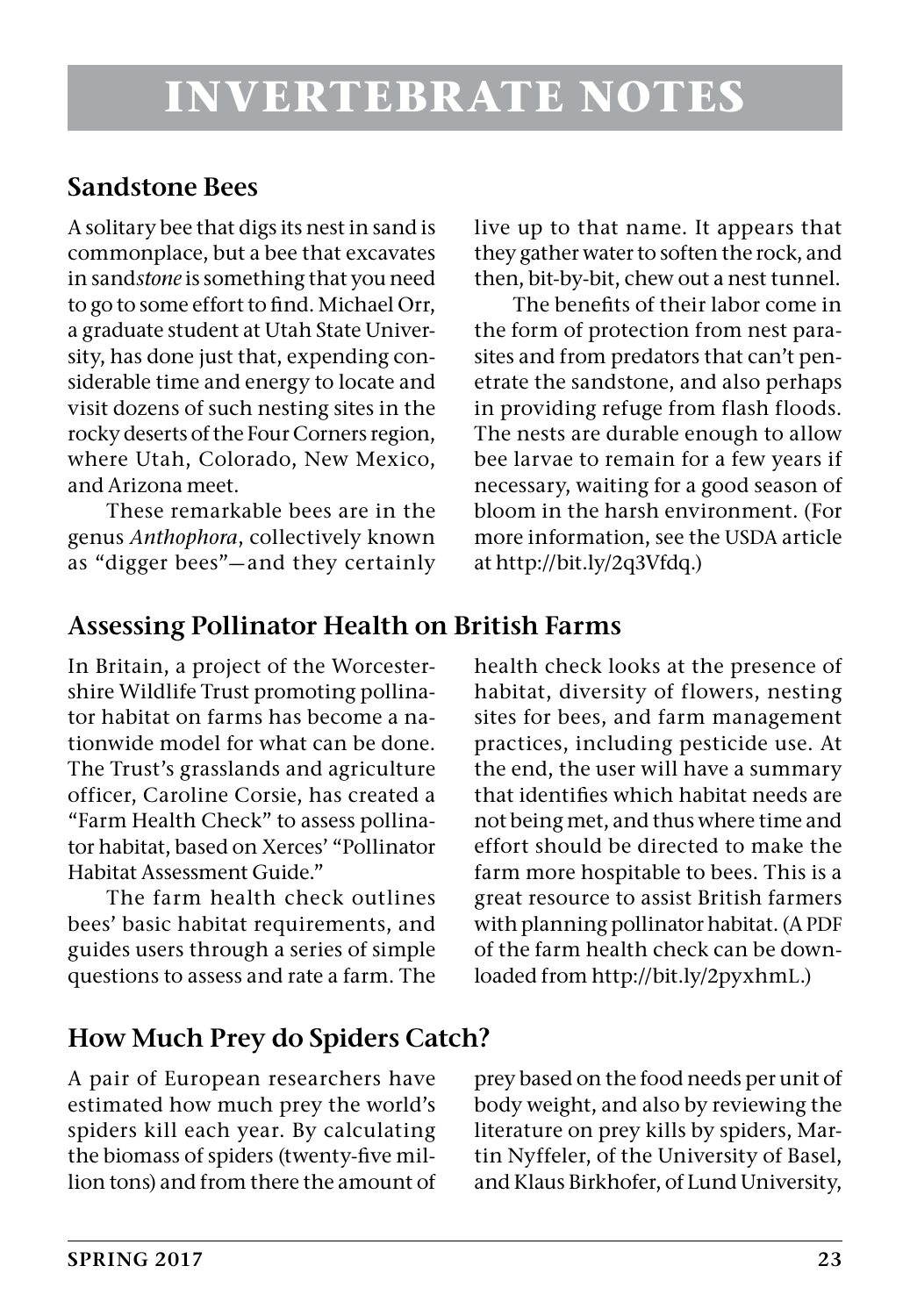concluded that spiders kill between four and eight hundred million tons of prey annually. Several media outlets reported that this is as much as the meat and vegetables eaten by all the humans on the planet! The study, "An estimated

#### **Book Review**

Ten thousand. That's how many caterpillars a pair of chickadees may need to gather in a period of less than three weeks to successfully fledge their brood. This kind of abundance year after year is only possible from a landscape of diverse, native plants. In *The Living Landscape: Designing for Beauty and Biodiversity in the Home Garden* (Timber Press, 2016), Rick Darke and Doug Tallamy provide the guidance to help you create just such a garden.

The book is presented as two complementary narratives, with each author drawing from personal experience to enliven his story. Doug explains the science and the ways in which restoring



400 – 800 million tons of prey are annually killed by the global spider community," was published in the April 2017 issue of *The Science of Nature*. (For more information, visit http://bit.ly/2msUTZq.)

habitat in his own suburban yard informed his research. Rick recounts his years spent working as a landscape designer, and draws upon that experience to present the principles of successful garden design.

Both authors are talented photographers, as this volume beautifully demonstrates. The gardens shown appear to be from the eastern United States—the Mid-Atlantic in particular—but if you live in the western states and don't recognize your landscape or plants, don't despair. The gardening philosophy and techniques presented in this book are relevant to all regions, and the last fifth consists of extensive regional plant lists that include notation of their ecological and landscape uses.

We're sure many of our readers are familiar with Doug Tallamy's groundbreaking book *Bringing Nature Home*, which so clearly explains the value that native plants have for native insects. (We know that it is often paired on gardeners' bookshelves with our own *Attracting Native Pollinators*!) This new volume proceeds to the next logical step, demonstrating how landscape design and respect for nature can be combined to create ecologically sound gardens that meet the needs of both people and wildlife. The inspiration it provides will send you into your own garden to find ways to apply what you just read.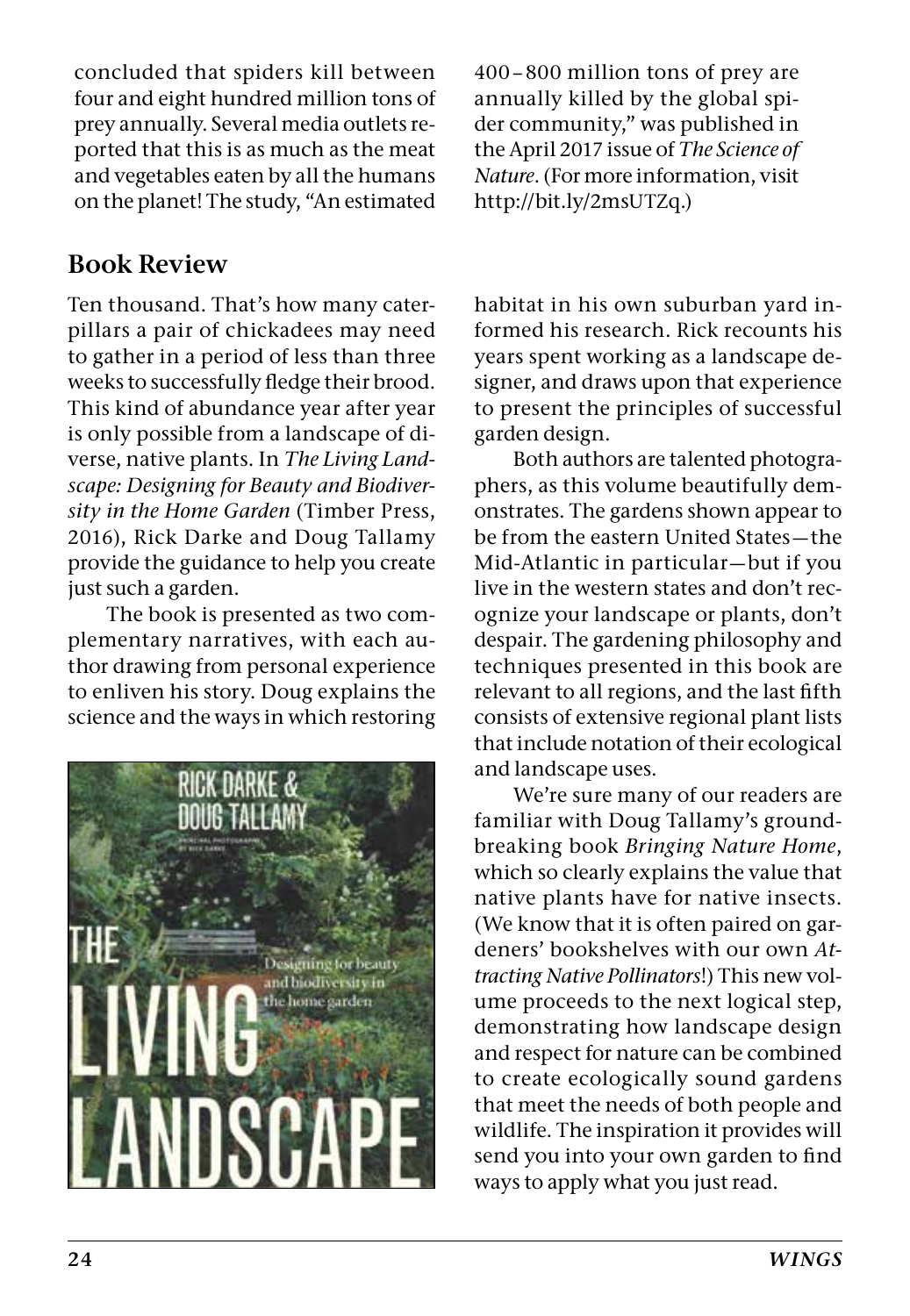## **STAFF PROFILE**

#### **Sarah Foltz Jordan, Pollinator Conservation Specialist**

*What got you interested in invertebrates?*  I grew up as a barefoot kid on a Minnesota fruit farm, climbing trees, sleeping outside, and picking flowers. But it wasn't until college that I got excited about invertebrates, starting with zooplankton. I'll never forget the first time I saw a copepod under the microscope and realized that I'd been swimming in lakes with these tiny one-eyed monsters my whole life!

*How did you hear of the Xerces Society? Wings* magazine. Everywhere I worked after college—from USGS field stations in Hawaii and Utah to graduate school in Wisconsin—this gem of a magazine was lying around, or someone was giving me a back issue.

*What made you want to work here?* Having seen so many jobs in entomology that were focused on how best to *kill* insects, I was really excited to find a career opportunity that was instead centered on *conserving* invertebrates.

*Who's in your family?* My husband, Nick, our seven-year-old son, Scion, and our cat, Lumin.

*What books are you currently reading? History of the Ojibway People* by William Warren, *Pilgrim at Tinker Creek* by Annie Dillard, and *When Women Were Birds* by Terry Tempest Williams.

*What do you do to relax?* Usually something in the garden or the woods. Planting seeds, gathering wild mushrooms,



watching insects, picking apples. I also enjoy acro-yoga, painting, board games, and biking with my family.

*What's your favorite place to visit?* The red rock canyon country around Moab, Utah, will always pull at me. Closer to home, the Boundary Waters Canoe Area in northern Minnesota, and still closer, I'd choose Kathio State Park for its rich forests and unusual, steep terrain.

*Who is (or was) your environmental hero?*  Wendell Berry has certainly been an influence. And also Gene Stratton Porter, author of *Girl of the Limberlost*, a 1902 book about a young moth collector in the swamps and woodlands of central Indiana. Even then, these were rapidly disappearing ecosystems, which Porter loved, documented, and fought to protect from dredging and logging.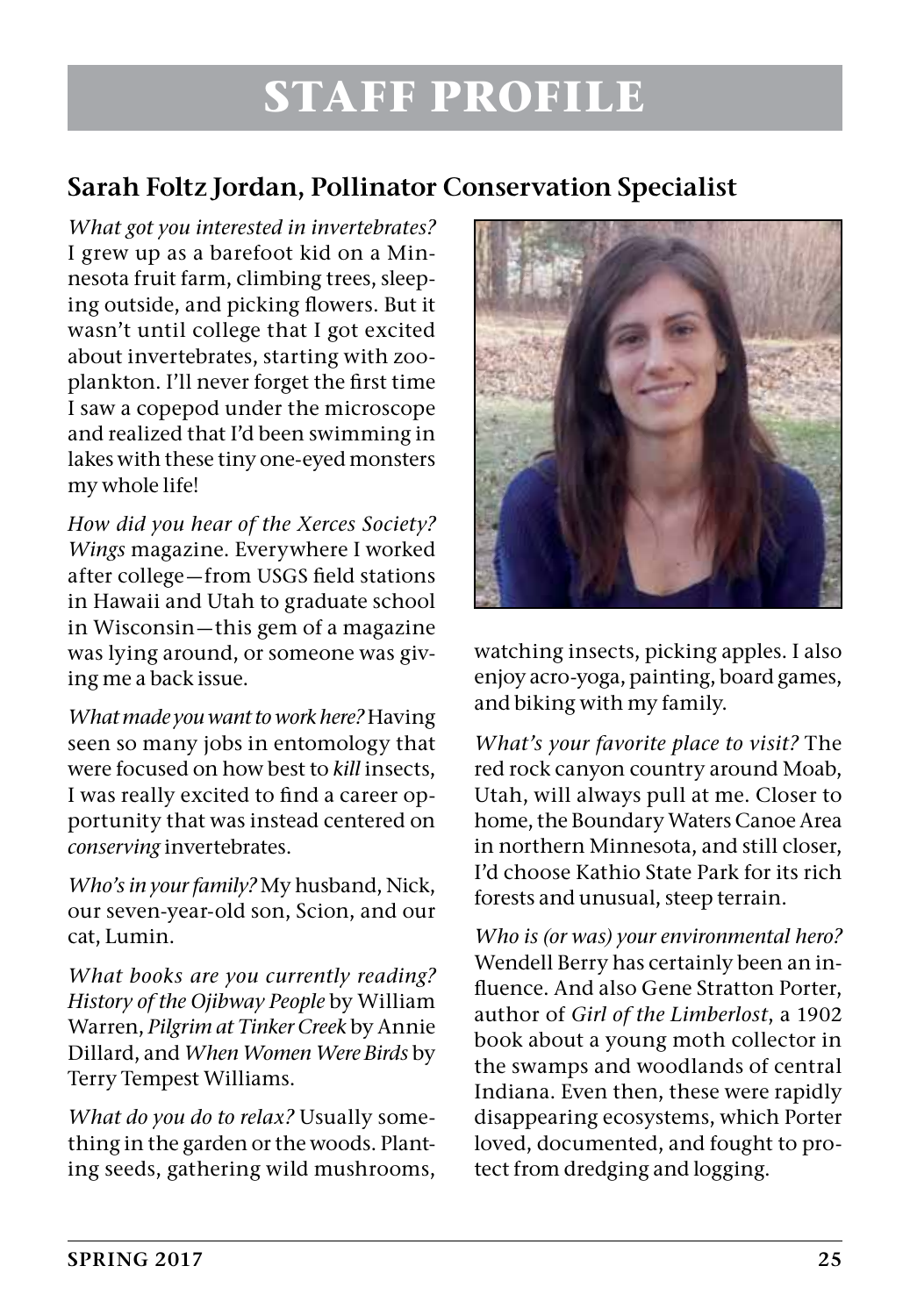#### **Protection for the Rusty Patched Bumble Bee**

March 21, 2017, was a historic day for bee conservation. On that date, protection under the Endangered Species Act took effect for the rusty patched bumble bee (*Bombus affinis*), making it the first bee in the continental United States to be federally protected.

This success came about after more than a decade of work by the Xerces Society and our partners: scientists, farmers and land managers, advocates, filmmakers, and citizens, all of whom care



**In March, the rusty patched bumble bee (***Bombus affinis***) was listed under the Endangered Species Act, becoming the first bee in the continental United States to be federally protected. This result was achieved thanks to the contributions of many people, including Clay Bolt, who took this photograph.**

about native bees and their plight. The protection was a direct result of the petition for ESA listing filed by the Xerces Society in January 2013.

The effort to protect the rusty patched bumble bee has been long and arduous, and the task has been helped along by numerous people, including colleagues in the scientific community, our partners at the Natural Resources Defense Council, and staff of the U.S. Fish and Wildlife Service.

The Xerces Society is grateful for the many individuals who participated in citizen science efforts on behalf of the bee, initially via Project Bumble Bee and since 2013 through Bumble Bee Watch. Observations from citizen scientists played a critical role in helping to understand the rusty patched bumble bee's current distribution. Special thanks go to photographer Clay Bolt and filmmaker Neil Losin of Day's Edge Productions, who together produced the award-winning film *A Ghost in the Making*.

Now that the rusty patched bumble bee is listed as an endangered species, the U.S. Fish and Wildlife Service has the authority to develop and implement a recovery plan. That undertaking has the potential to help stabilize populations of this bee and move the species toward a secure future.

The overwhelming scientific and public support for this bumble bee has been incredibly heartening. Thank you to everyone who supported protection for this important pollinator.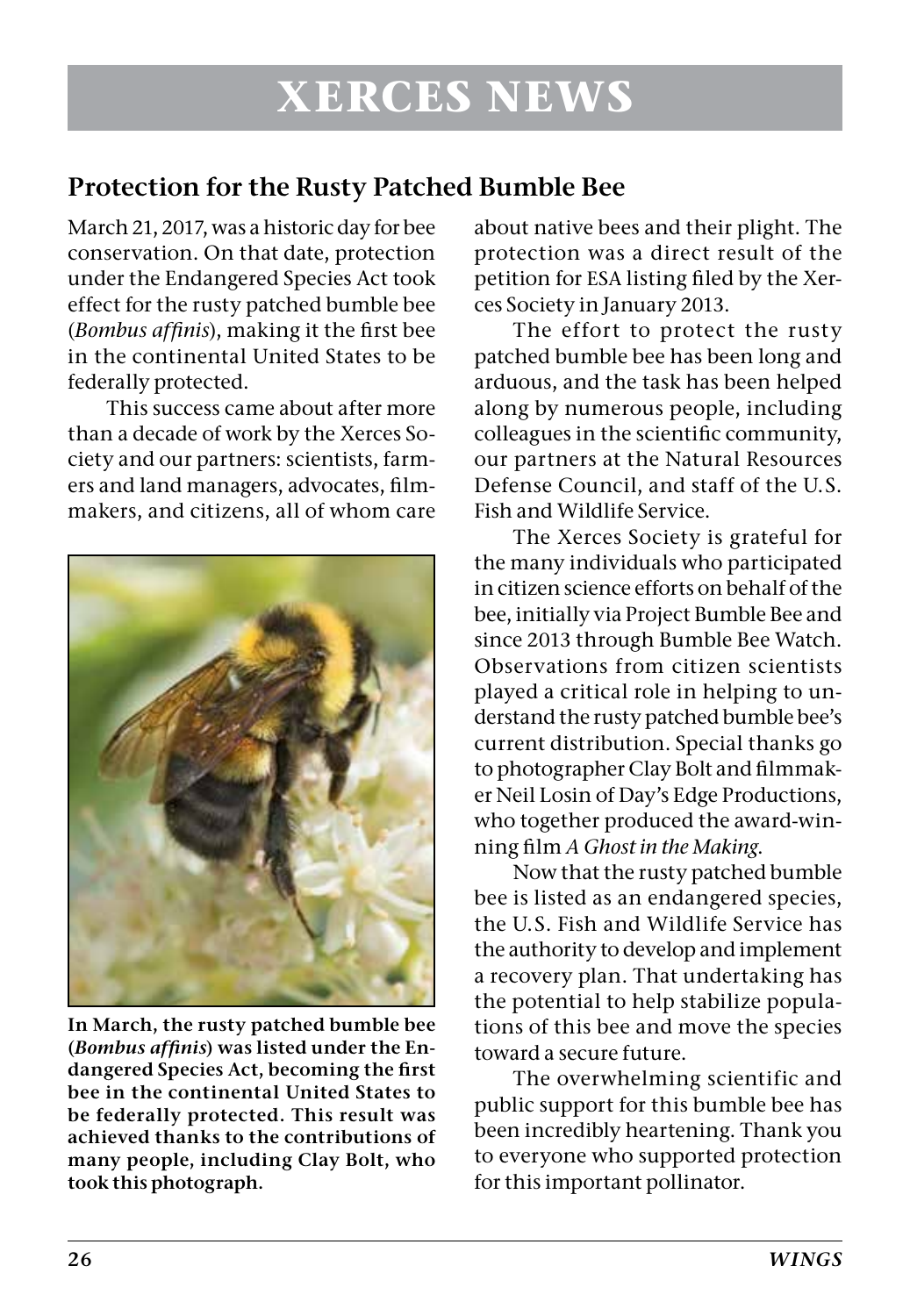

**Male silvery blue (***Glaucopsyche lygdamus***) nectaring on spring beauty (***Claytonia virginica***), photographed by Bryan E. Reynolds.**

### **Planned Giving: Your Legacy for Invertebrates**

A charitable bequest is one of the simplest ways in which you can provide continuing support to the Xerces Society beyond your lifetime. Your gift will have a lasting impact on the conservation of essential invertebrates and will help to preserve these creatures for future generations.

We highly recommend that you discuss your planned giving options with your financial or legal advisor in order to choose a gift that works best for you and your family. If you would like to inform us of your plans, please email us at membership@xerces.org, or write to us at 628 Northeast Broadway, Suite 200, Portland, OR 97232.

#### **Studying Monarch Butterflies in the West**

Monarchs, the best-known and most beloved butterflies in North America, face an uncertain future. News of the butterflies' declining numbers and their struggles to successfully traverse the landscape during their annual migrations have generated a great deal of interest. The Xerces Society has been involved with monarch conservation

across the butterflies' eastern flyway for decades, and also plays a pivotal role in protecting monarchs in the western United States.

Last fall, the Western Monarch Thanksgiving Count, which Xerces founder Robert Michael Pyle notes is "one of the senior invertebrate conservation undertakings in the country,"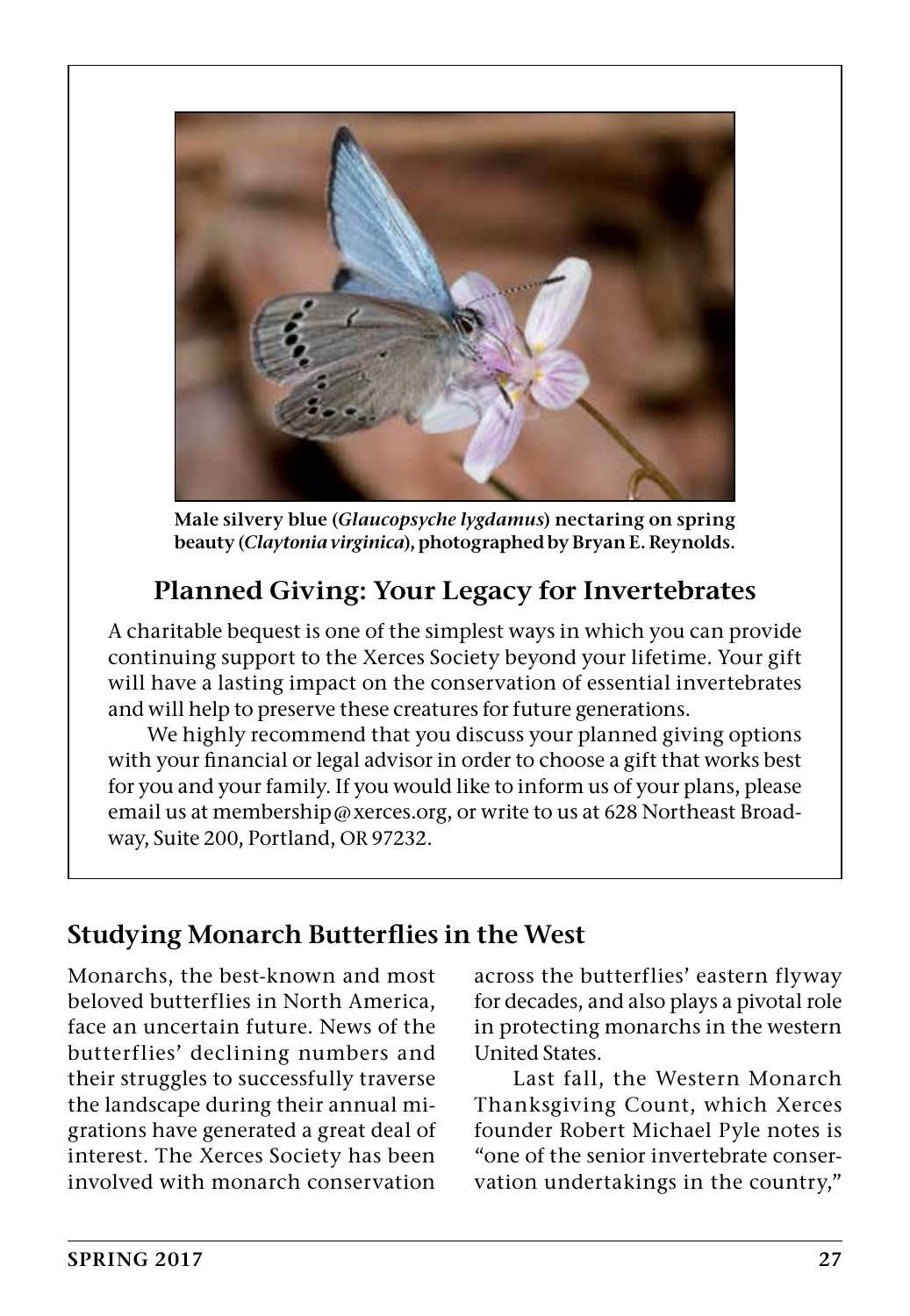

**The Xerces Society has launched a new project to map milkweed, the monarch caterpillar's food plant, across the western United States. Photograph by the Xerces Society / Candace Fallon.**

marked its twentieth anniversary. The count would not be possible without dedicated regional coordinators—including Mia Monroe, one of its founders, who has organized, trained, and inspired volunteers since 1997.

The count happens over a threeweek period centered on Thanksgiving, during which biologists, land managers, and citizen scientists find and count butterflies at monarch overwintering sites. Volunteer participation, which is crucial to the effort's success, continues to grow; over the course of the 2016 Thanksgiving Count more than a hundred volunteers monitored a record 253 overwintering sites.

Just under three hundred thousand monarchs were counted. This was more than the previous year's total, but it is no cause for celebration. The difference is primarily due to a large increase in volunteer effort—which meant that more

sites were visited—and in fact monarch counts at major sites were down when compared to recent years. Key sites such as Pismo Beach and Natural Bridges saw lower populations this last year, and all but one of the fifteen sites that have been continuously monitored since the first year of the count had fewer butterflies than in the prior year. The total was a fraction of the 1.2 million monarchs recorded in the late 1990s.

We are still working to learn the reasons for the population decline in the West. Loss of milkweed is the most significant factor contributing to declines in the eastern United States, but we do not know how significant it is on the other side of the continent. Initial mapping efforts by the U.S. Fish and Wildlife Service and the Xerces Society have revealed that extensive milkweed breeding habitat exists throughout most of the West, but there likely have been large losses of this important host plant in such agricultural areas as California's Central Valley.

To help fill gaps in our understanding, the Xerces Society has launched the Western Monarch Milkweed Mapper (www.monarchmilkweedmapper.org), a web-based project to find and map the locations of monarch caterpillars and their milkweed host plants across the western United States.

Anybody—citizen scientists, biologists, researchers—can contribute to the Western Monarch Milkweed Mapper. Milkweed and monarch sightings will be added to the database and interactive map, generating an ever more accurate understanding of the distribution and phenology of these two interlinked species. Offering guides to identify forty-six western milkweed species, the website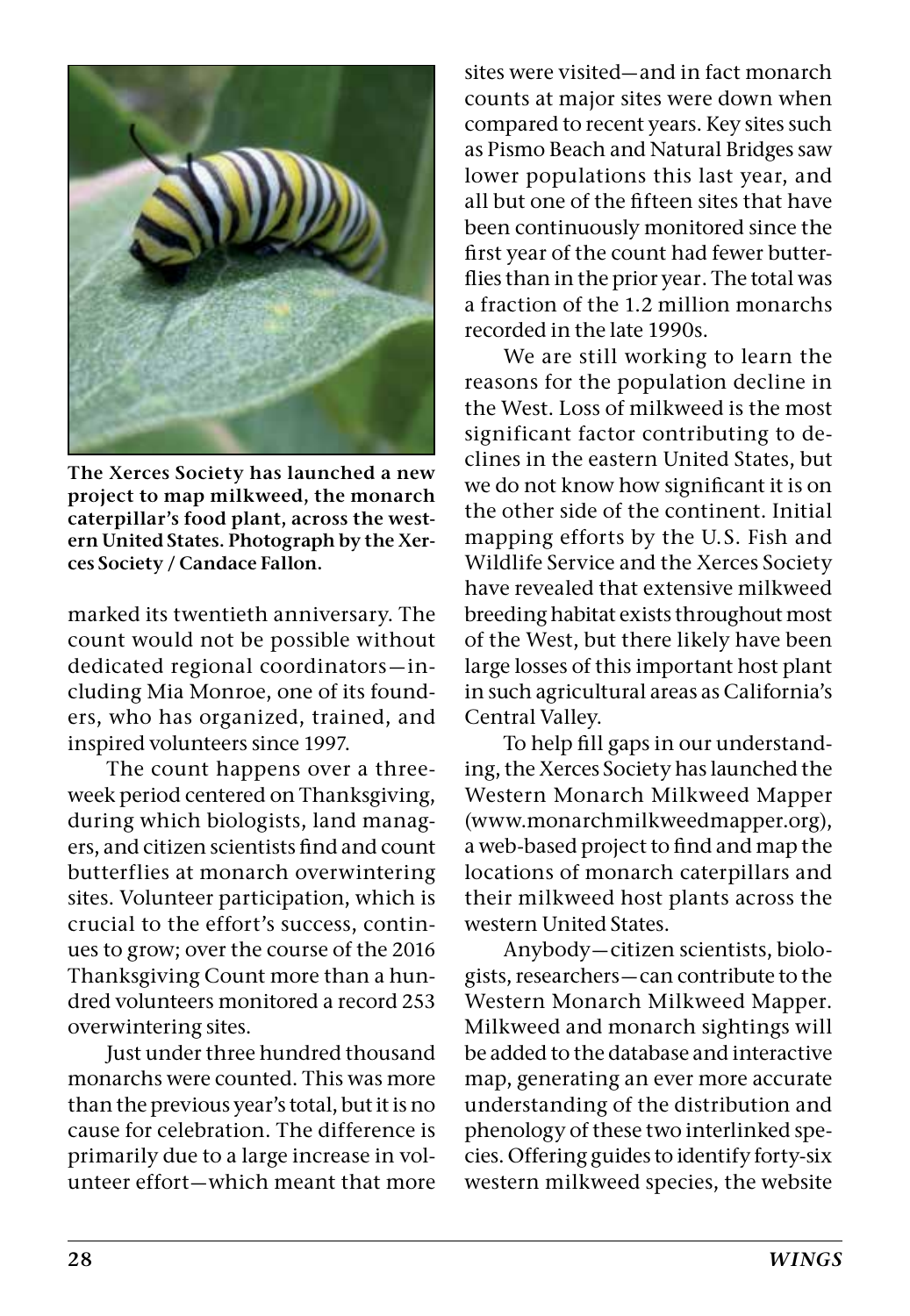also provides an educational resource.

This project is a collaboration between the Xerces Society, the Idaho Department of Fish and Game, and the Washington Department of Fish and Wildlife, with funding from a U.S. Fish and Wildlife Service State Wildlife Grant and the National Fish and Wildlife Foundation. Staff of the U.S. Fish and Wildlife Service Pacific Region helped with initial data collection, and the project has received additional support from private foundations and Xerces members.

#### **Combining Forces to Protect Pollinators**

The Xerces Society has joined in a partnership with General Mills and the U.S. Department of Agriculture to support pollinators. General Mills and the USDA's Natural Resources Conservation Service have jointly made a five-year, \$4 million financial commitment.

The focus of the partnership is on creating pollinator habitat on working farms and ranches. The funding will support six new Xerces pollinator specialists, who will be managed jointly with the NRCS. This represents a significant expansion of our pollinator team. The new staff will support farmers by working hand-in-hand with NRCS conservation planners to provide individual consultation on habitat restoration and pollinator-friendly farm management practices. They also will help train conservation agency staff in the states where they are based—California, Iowa,



**Thanks to a new partnership between General Mills, the USDA's NRCS, and Xerces, half a dozen new pollinator specialists will be working with farmers and agency staff to expand habitat for pollinators. Photograph by the Xerces Society / Matthew Shepherd.**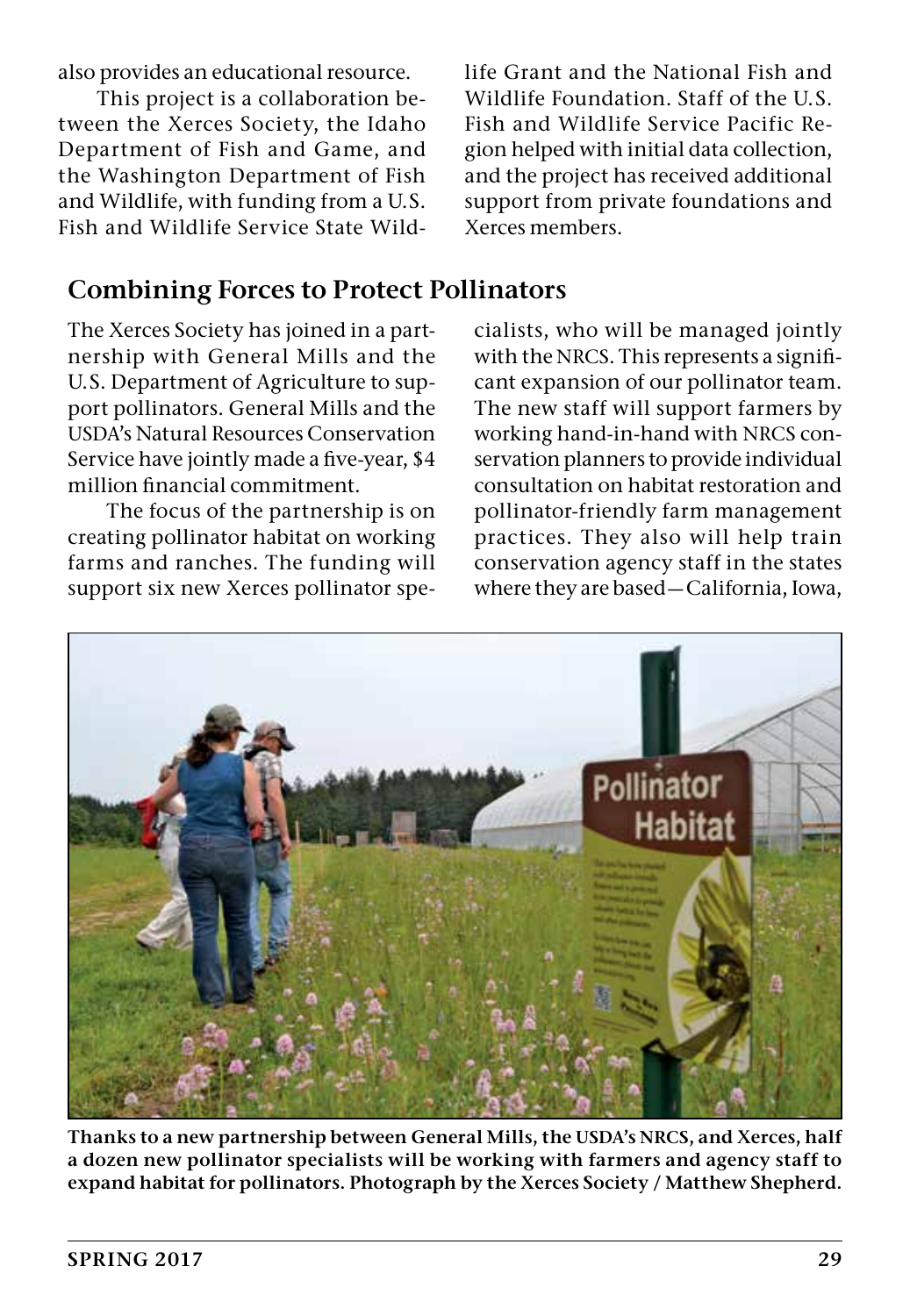Nebraska, North Dakota, Minnesota, and Maine—and surrounding regions.

Through this partnership we will help to plant more than a hundred thousand acres of pollinator habitat

#### *Wings* **Magazine Celebrates Thirty Years**

This issue of *Wings* marks the magazine's thirtieth anniversary as a fullcolor publication. *Wings* had its first incarnation as a black-and-white photocopied newsletter, from 1974 to 1985. A few years later, Melody Mackey Allen, then the Xerces Society's executive director, set out to bring the publication back to life as a full-fledged magazine. She was aided in this effort by Mary Troychak, the magazine's first editor; and John Laursen, an award-winning book designer, typographer, and editor. The inaugural color issue reached Xerces members in the spring of 1987.

over the next five years on farms across the United States. We thank General Mills and the Natural Resources Conservation Service for their commitment to healthier pollinator populations.

John, who designed *Wings*' format and layout, has continued to work on the magazine to this day—refining the text, designing the pages, and overseeing production of every issue. His influence has been particularly profound in the quality of the photographs, guiding their selection and ensuring the finest reproduction. Although not directly employed by Xerces, John has worked with the organization for longer than any staff member, and his three decades of meticulous attention to *Wings* which continues to charm and delight has contributed greatly to our success.

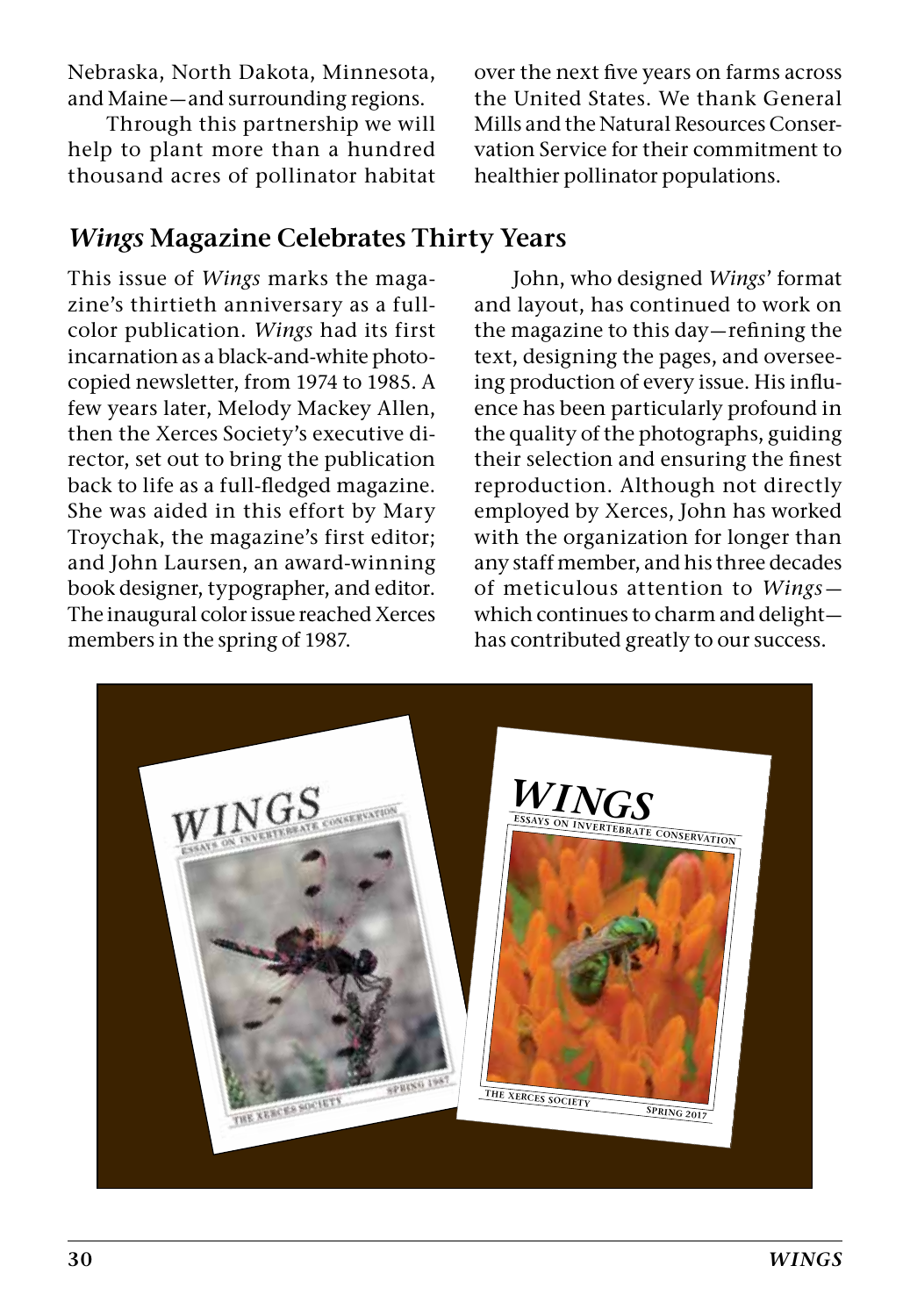#### **The March for Science**

The Xerces Society regularly partners with other organizations and individuals on projects as diverse as tree planting, letter writing, and filmmaking. This spring, Xerces joined an initiative that entailed participation in a different activity: marching on behalf of science.

Held on Earth Day, the March for Science was a celebration of scientists and science, a chance to highlight their importance to our daily lives, and an opportunity to promote evidence-based policy making. The march also allowed Xerces staff members to demonstrate our support and appreciation for the many scientists who have contributed to the Society's work over the decades.

Science is at the heart of who we are at the Xerces Society. The Society was founded by a scientist; in its early years as a volunteer-run organization, Xerces' leadership was largely made up of scientists; the majority of our staff over the years have been and are scientists; we engage with research partners who help to inform the projects we undertake; and we rely on scientific evidence to guide our policies and advocacy. We at the Xerces Society were proud to display our ongoing commitment by being a partner in the March for Science.

Xerces staff members participated in marches in Washington, D.C.; Omaha, Nebraska; Sacramento, California; Sheboygan, Wisconsin; and Portland, Oregon. We also were invited to speak at the marches in Omaha, Sheboygan, and Portland, and we had a booth at the Portland event. Many of our members joined marches in their local area. We thank you for your involvement in this important movement.

#### *WINGS***, Spring 2017 Volume 40, Number 1**

*Wings* is published twice a year by the Xerces Society, an international, nonprofit organization dedicated to protecting the diversity of life through the conservation of invertebrates and their habitat. A Xerces Society membership costs \$35 per year (tax-deductible) and includes a subscription to *Wings*; the magazine can also be downloaded from our website as a PDF.

Copyright © 2017 by the Xerces Society. All rights reserved. *Xerces Society Executive Director*: Scott Hoffman Black. *Editors*: Scott Hoffman Black, John Laursen, Matthew Shepherd, and Justin Wheeler. *Design and Production*: John Laursen. Printed on recycled paper.

For information about membership and to learn about our conservation programs for native pollinators, endangered species, and aquatic invertebrates, as well as our efforts to reduce the impacts of pesticides, contact us:

#### T**HE** X**ERCES** S**OCIETY FOR** I**NVERTEBRATE** C**ONSERVATION**

628 Northeast Broadway, Suite 200, Portland, OR 97232 toll-free 855-232-6639 fax 503-233-6794 www.xerces.org